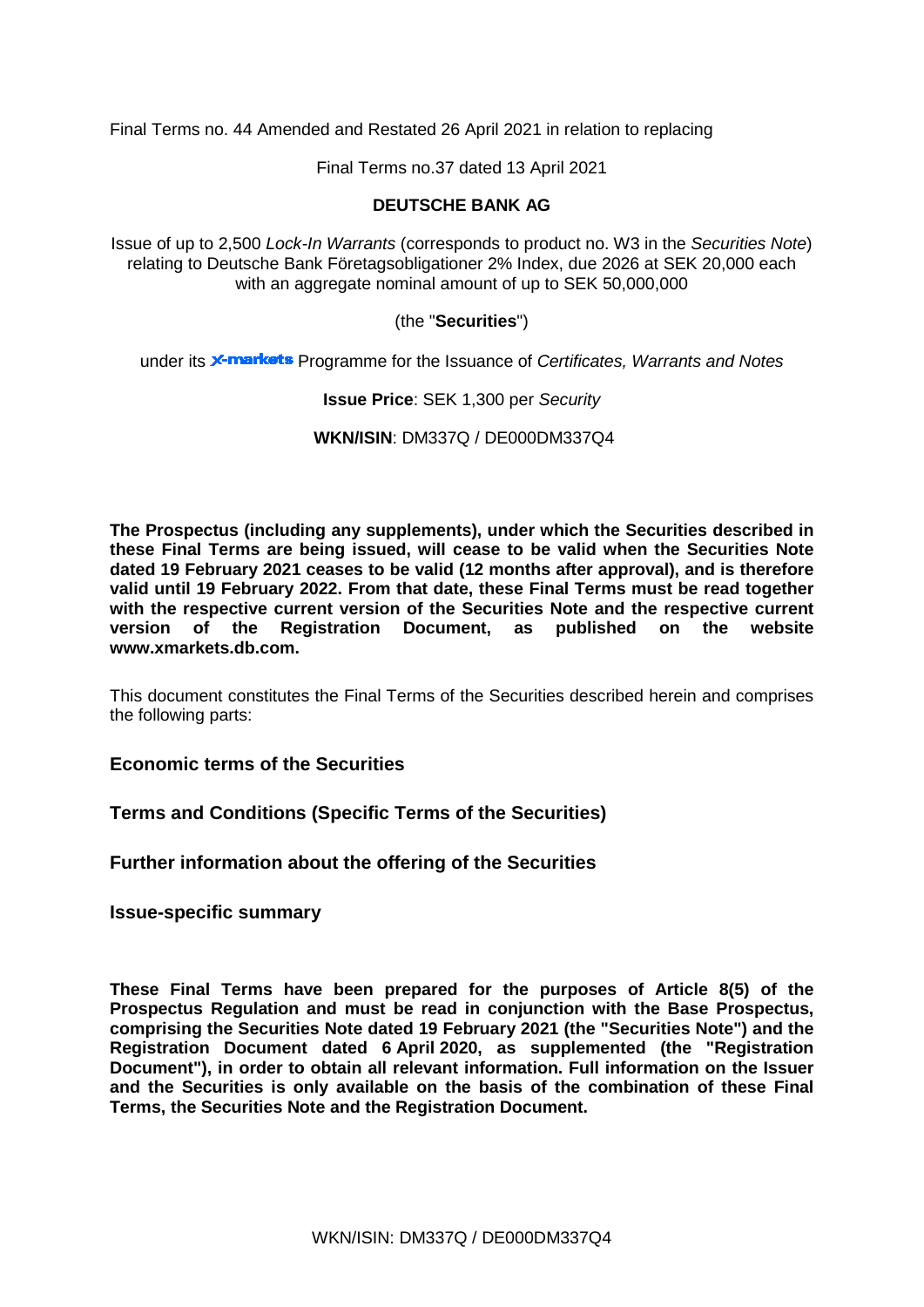**The Securities Note dated 19 February 2021, the Registration Document dated 6 April 2020, any supplements to the Base Prospectus or the Registration Document, and the Final Terms are published, in accordance with Article 21(2)(a) of the Prospectus Regulation, in electronic form on the Issuer's website [\(www.xmarkets.db.com\)](http://www.xmarkets.db.com/).**

**In case of admission to trading of the Securities on the Luxembourg Stock Exchange, the Securities Note dated 19 February 2021, the Registration Document dated 6 April 2020, and any supplements to the Base Prospectus, and the Final Terms are published on the website of the Luxembourg Stock Exchange [\(www.bourse.lu\)](http://www.bourse.lu/).**

**In addition, the Securities Note dated 19 February 2021 and the Registration Document dated 6 April 2020 and any supplements to the Base Prospectus or the Registration Document shall be available free of charge at the registered office of the Issuer, Deutsche Bank AG, Mainzer Landstrasse 11-17, 60329 Frankfurt am Main.**

**A summary of the individual issuance is annexed to the Final Terms.**

Terms not otherwise defined herein shall have the meaning given in the General Conditions of the Securities set out in the Terms and Conditions.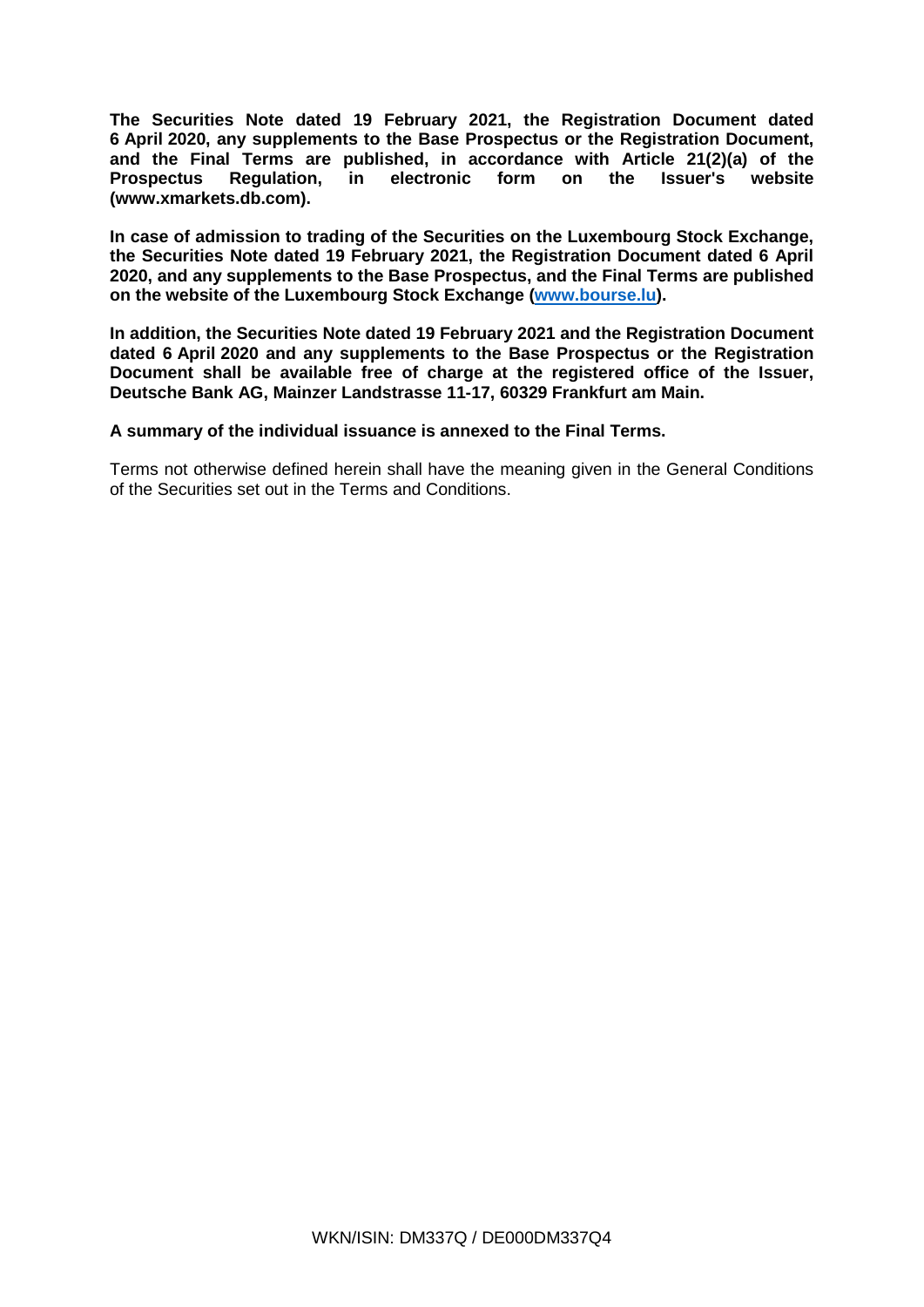## **Economic terms of the Securities**

The following description of the Security explains the economic terms of the Security and its characteristics.

## **Product No. W3: Lock-In Warrants**

The Lock-In Warrant is linked to the performance of the Underlying. The product works as follows:

## **Redemption at maturity**

Investors can participate disproportionately (with leverage) in the positive development of the Underlying with this Lock-In Warrant. Conversely, investors also participate with leverage in the negative development of the Underlying and additionally bear the risk of a total loss of capital invested if the Final Reference Level is equal to or less than or less than the Strike (as specified in the applicable Final Terms).

On the Settlement Date, investors receive as the Cash Amount the product of (a) the Multiplier, (b) the amount by which the Final Reference Level (taking into account the Locked Performance) exceeds the Strike and (c) the Participation Factor. Due to the lockin feature of this Warrant, the Final Reference Level may be higher than the Reference Level of the Underlying on the Valuation Date.

During the term investors receive no payment of current income, such as interest.

Investors also have no claims to the/deriving from the Underlying.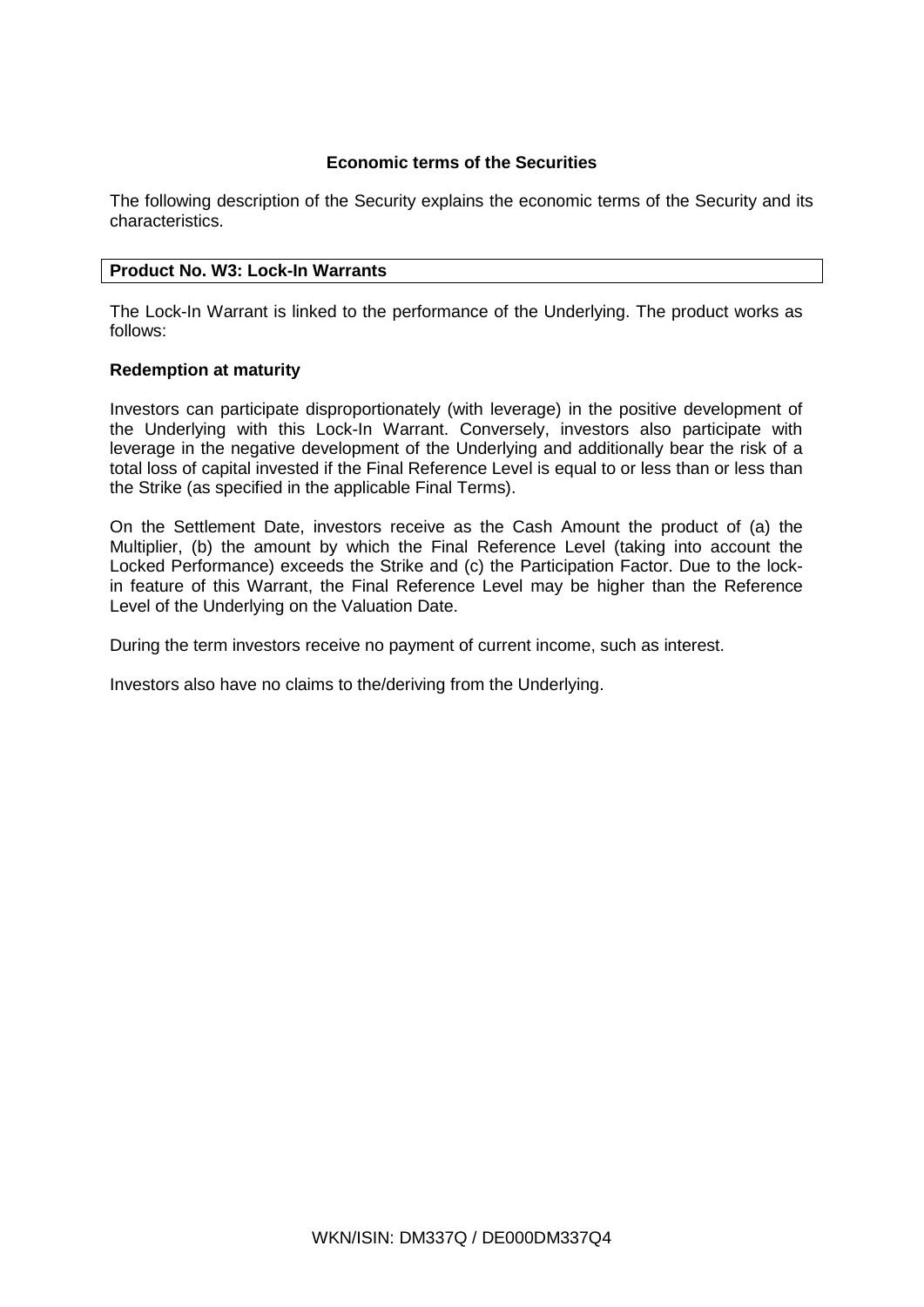## **Terms and Conditions**

The following "**Specific Terms of the Securities**" relating to the Securities shall, for the relevant Series of Securities, complete and put in concrete terms the General Conditions of the Securities for the purposes of such Series of Securities. The Specific Terms of the Securities and the General Conditions of the Securities together constitute the "**Terms and Conditions**" of the relevant Securities.

| Security Type                      | Warrant / Lock-In Warrant                                                                             |  |
|------------------------------------|-------------------------------------------------------------------------------------------------------|--|
| <b>ISIN</b>                        | DE000DM337Q4                                                                                          |  |
| <b>WKN</b>                         | <b>DM337Q</b>                                                                                         |  |
| <b>Issuer</b>                      | Deutsche Bank AG, Frankfurt am Main                                                                   |  |
| Number of the<br><b>Securities</b> | up to 2,500 Securities at SEK 20,000 each with an aggregate nominal amount<br>of up to SEK 50,000,000 |  |
| <b>Issue Price</b>                 | 6.50 % of the Nominal Amount (SEK 1,300 per Warrant)                                                  |  |
| <b>Issue Date</b>                  | 02 June 2021                                                                                          |  |
| Nominal Amount                     | SEK 20,000 per Security                                                                               |  |
| <b>Calculation Agent</b>           | Deutsche Bank AG, London Branch                                                                       |  |
| Underlying                         | Type: Index                                                                                           |  |
|                                    | Name: Deutsche Bank Företagsobligationer 2% Index                                                     |  |
|                                    | Bloomberg page: DBXEFORE Index                                                                        |  |
|                                    | Reference Source: as defined in §5 (3) (k) of the General Conditions                                  |  |
|                                    | Multi Exchange Index: Not Applicable                                                                  |  |
|                                    | Related Exchange: as defined in §5 (3) (m) of the General Conditions                                  |  |
|                                    | Reference Currency: SEK                                                                               |  |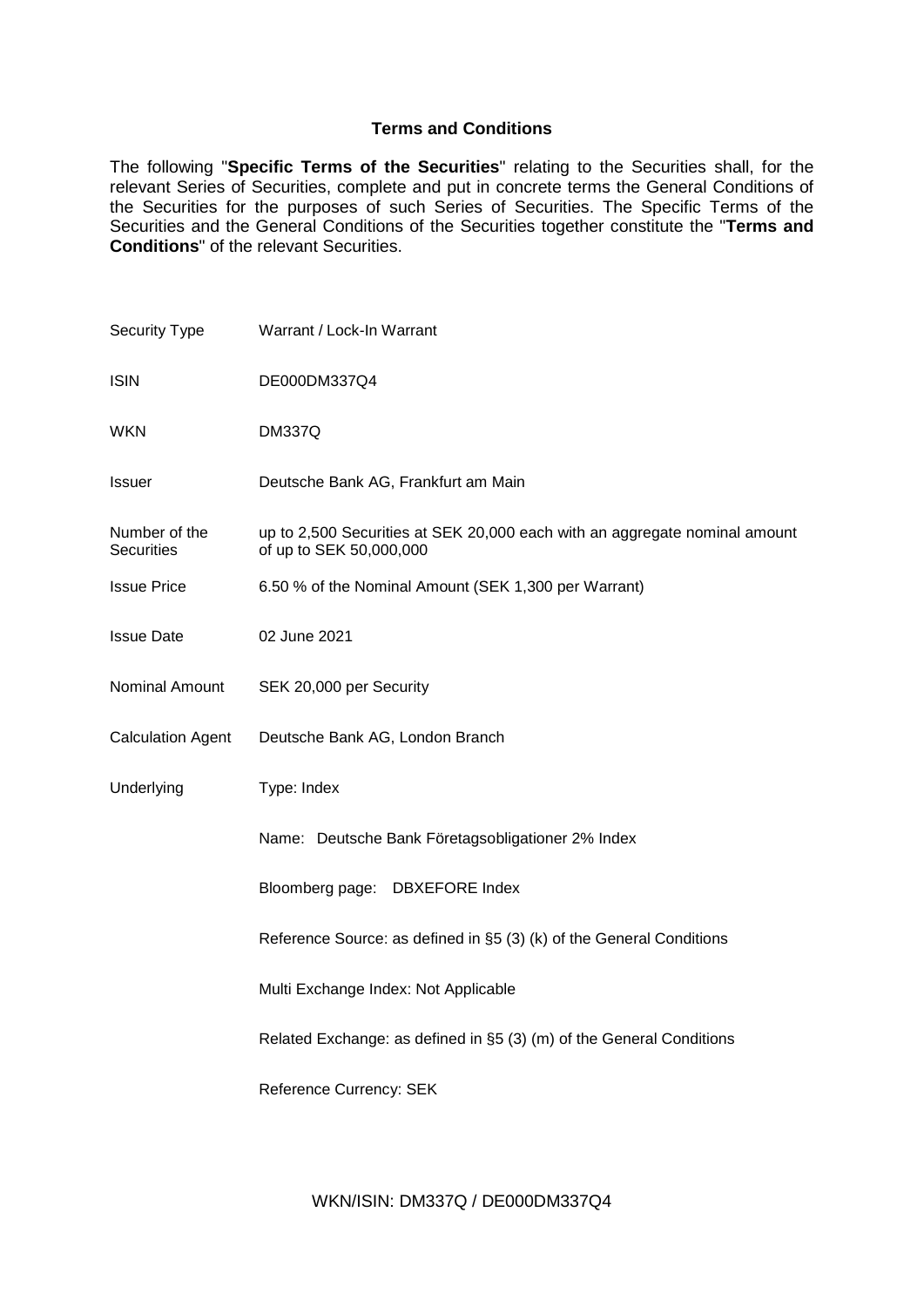| Settlement                 | <b>Cash Settlement</b>                                                                                                                                                                                                  |
|----------------------------|-------------------------------------------------------------------------------------------------------------------------------------------------------------------------------------------------------------------------|
| Initial Reference<br>Level | The Reference Level on the Initial Valuation Date                                                                                                                                                                       |
| Reference Level            | In respect of any day, an amount (which shall be deemed to be a monetary<br>value in the Reference Currency) equal to the Relevant Reference Level<br>Value on such day quoted by or published on the Reference Source. |
| Initial Valuation<br>Date  | 20 May 2021                                                                                                                                                                                                             |
| <b>Valuation Date</b>      | 20 May 2026                                                                                                                                                                                                             |
| <b>Settlement Date</b>     | 05 June 2026 or, if such day is not a Business Day, the Settlement Date is<br>postponed to the next day which is a Business Day.                                                                                        |
| Observation<br>Period      | The period from and including the Initial Valuation Date to and including the<br><b>Valuation Date</b>                                                                                                                  |
| <b>Observation Date</b>    | Each Trading Day during the Observation Period                                                                                                                                                                          |

# **General Definitions Applicable to Warrants**

| <b>Termination Date</b> | The Exercise Date                                                                                                                                                                                                                                                              |
|-------------------------|--------------------------------------------------------------------------------------------------------------------------------------------------------------------------------------------------------------------------------------------------------------------------------|
| <b>Strike</b>           | 110 per cent. of the Initial Reference Level                                                                                                                                                                                                                                   |
| <b>Multiplier</b>       | The quotient of (i) SEK 20,000 (as numerator); and (ii) the Initial Reference<br>Level (as denominator).                                                                                                                                                                       |
| Participation<br>Factor | An amount which will be determined by the Issuer on 10 May 2021 and which<br>will not be less than 280 per cent. and will not be more than 320 per cent. The<br>definitive value will be made available on the website of the Issuer<br>www.xmarkets.db.com by the Issue Date. |

| <b>Specific</b>    | <b>Product No. W3: Lock-In Warrant</b> |
|--------------------|----------------------------------------|
| <b>Definitions</b> |                                        |
| applicable to      |                                        |
| Warrants           |                                        |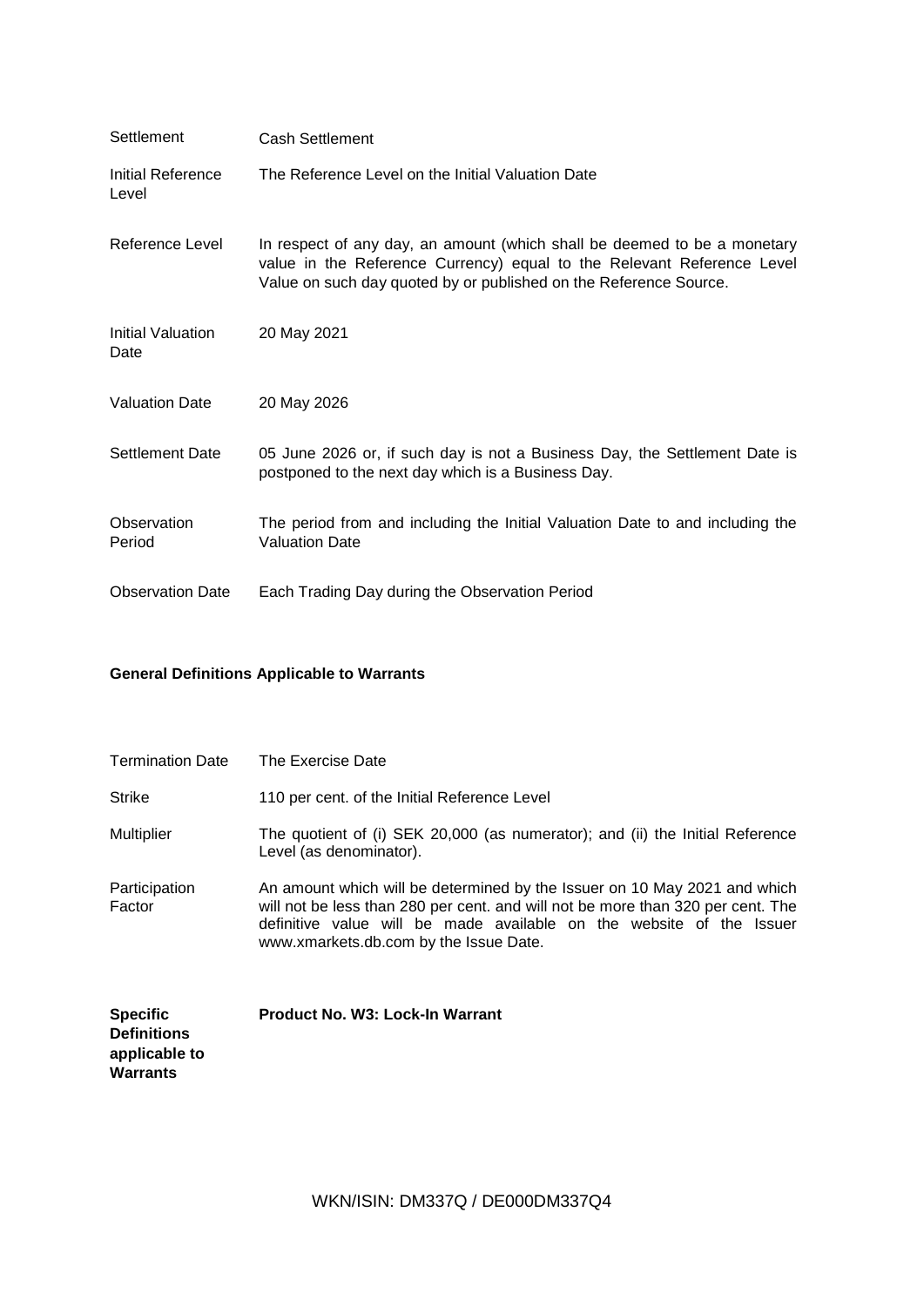| Cash Amount                      | (a) If the Final Reference Level is below or equal to the Strike, Zero; or                                                                                                                       |
|----------------------------------|--------------------------------------------------------------------------------------------------------------------------------------------------------------------------------------------------|
|                                  | (b) If the Final Reference Level is greater than the Strike, an amount in<br>the Settlement Currency equal to the product of (i) and (ii) where,                                                 |
|                                  | (i) is the Participation Factor; and                                                                                                                                                             |
|                                  | (ii) is (Final Reference Level - Strike) x Multiplier                                                                                                                                            |
|                                  | provided that the Cash Amount will not be less than zero.                                                                                                                                        |
| Locked<br>Performance            | An amount in respect of any Observation Date equal to the product of (a) and<br>(b) where:                                                                                                       |
|                                  | (a) is the greatest integer less than or equal to the ratio of:                                                                                                                                  |
|                                  | (i) the Highest Performance Factor; and                                                                                                                                                          |
|                                  | (ii) 5.00 per cent; and                                                                                                                                                                          |
|                                  | (b) is $5.00$ per cent.                                                                                                                                                                          |
| Lock-in Level                    | An amount in respect of any Observation Date equal to the product of (a) the<br>sum of (i) One; and (ii) the Locked Performance; and (b) the Initial Reference<br>Level                          |
| Highest<br>Performance<br>Factor | On any Observation Date, the highest Performance Factor in respect of all<br>Observation Dates up to such Observation Date                                                                       |
| Performance<br>Factor            | In relation to an Observation Date and each Security, a percentage (which<br>may be positive, negative or zero) calculated by the Calculation Agent in<br>accordance with the following formula: |
|                                  | A-B                                                                                                                                                                                              |

Where:

"A" is the Reference Level on such Observation Date(t); and

WKN/ISIN: DM337Q / DE000DM337Q4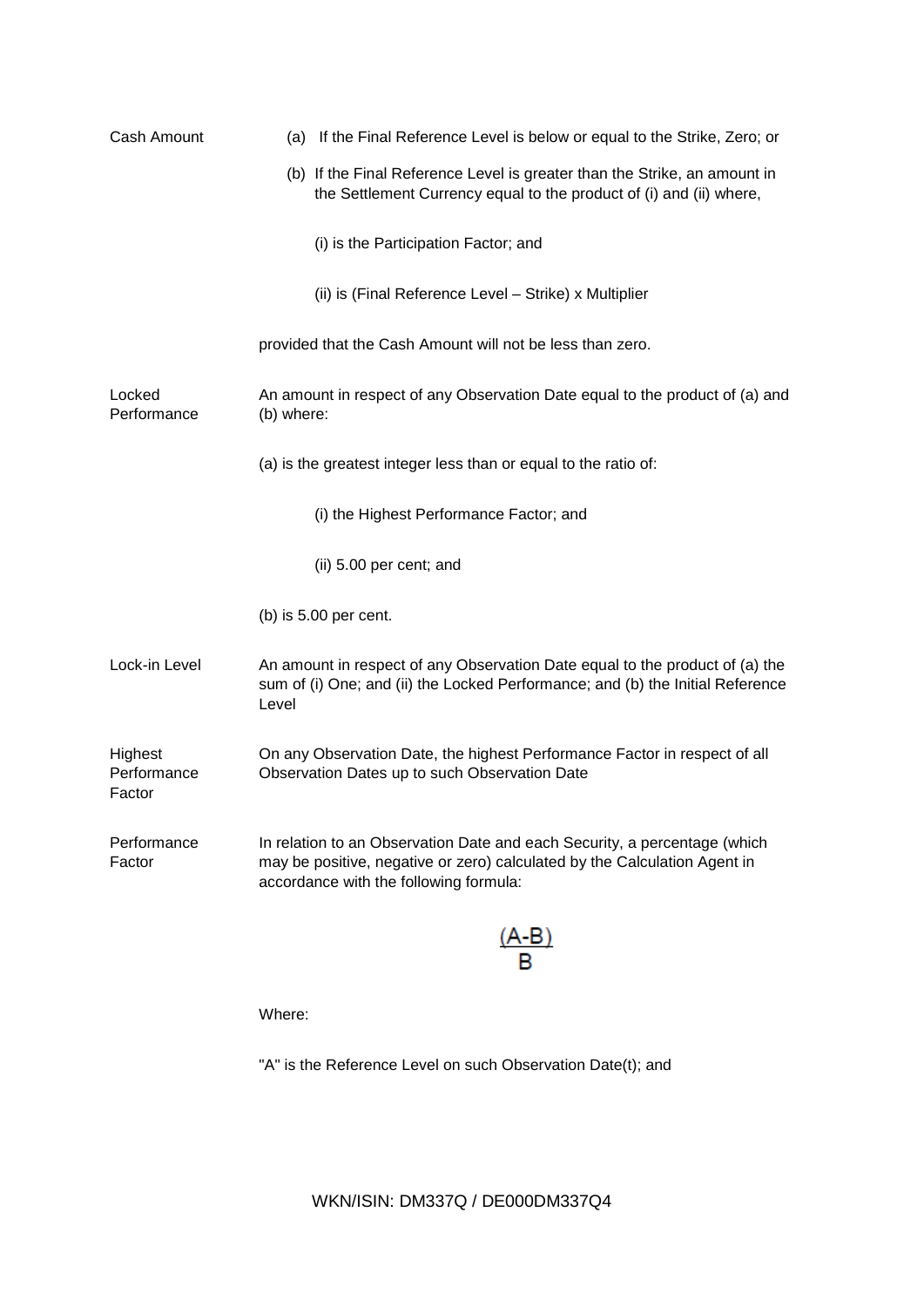|  | "B" is the Reference Level on the first Observation Date; |
|--|-----------------------------------------------------------|
|--|-----------------------------------------------------------|

provided that if A and B are equal, the Performance Factor shall be zero.

| Relevant<br>Reference Level<br>Value | The official closing level of the Underlying on the Reference Source          |
|--------------------------------------|-------------------------------------------------------------------------------|
| <b>Final Reference</b>               | The higher of (a) the Reference Level on the Valuation Date and (b) the Lock- |
| Level                                | in Level on the Valuation Date.                                               |

## **Further Definitions Applicable to the Securities**

| Type of Exercise       | European Style                                                                                                                                                                                                                                                                                                                                                                                                                                                                          |
|------------------------|-----------------------------------------------------------------------------------------------------------------------------------------------------------------------------------------------------------------------------------------------------------------------------------------------------------------------------------------------------------------------------------------------------------------------------------------------------------------------------------------|
| <b>Exercise Date</b>   | The Valuation Date                                                                                                                                                                                                                                                                                                                                                                                                                                                                      |
| Settlement<br>Currency | Swedish Krona ("SEK")                                                                                                                                                                                                                                                                                                                                                                                                                                                                   |
| <b>Business Day</b>    | A day on which the Trans-European Automated Real-time Gross settlement<br>Express Transfer (TARGET2) system (or any successor thereto) is open, and<br>on which commercial banks and foreign exchange markets settle payments in<br>the Business Day Location(s) specified in the Specific Terms of the Securities<br>and on which each relevant Clearing Agent settles payments. Saturday and<br>Sunday and 24 December and 31 December each year are not considered<br>Business Days. |

Business Day Frankfurt am Main, Stockholm and London

Correction Period Two Business Days prior to the due date for any payment or delivery under the Securities, the amount of which is determined in whole or in part by reference to such value or price of the Reference Item.

- Form of Securities Swedish Securities
- Clearing Agent Euroclear Sweden AB (formerly known as VPC AB), PO Box 191, Klarabergviaduckten 63, 101 23 Stockholm, Sweden
- Governing Law English law

Locations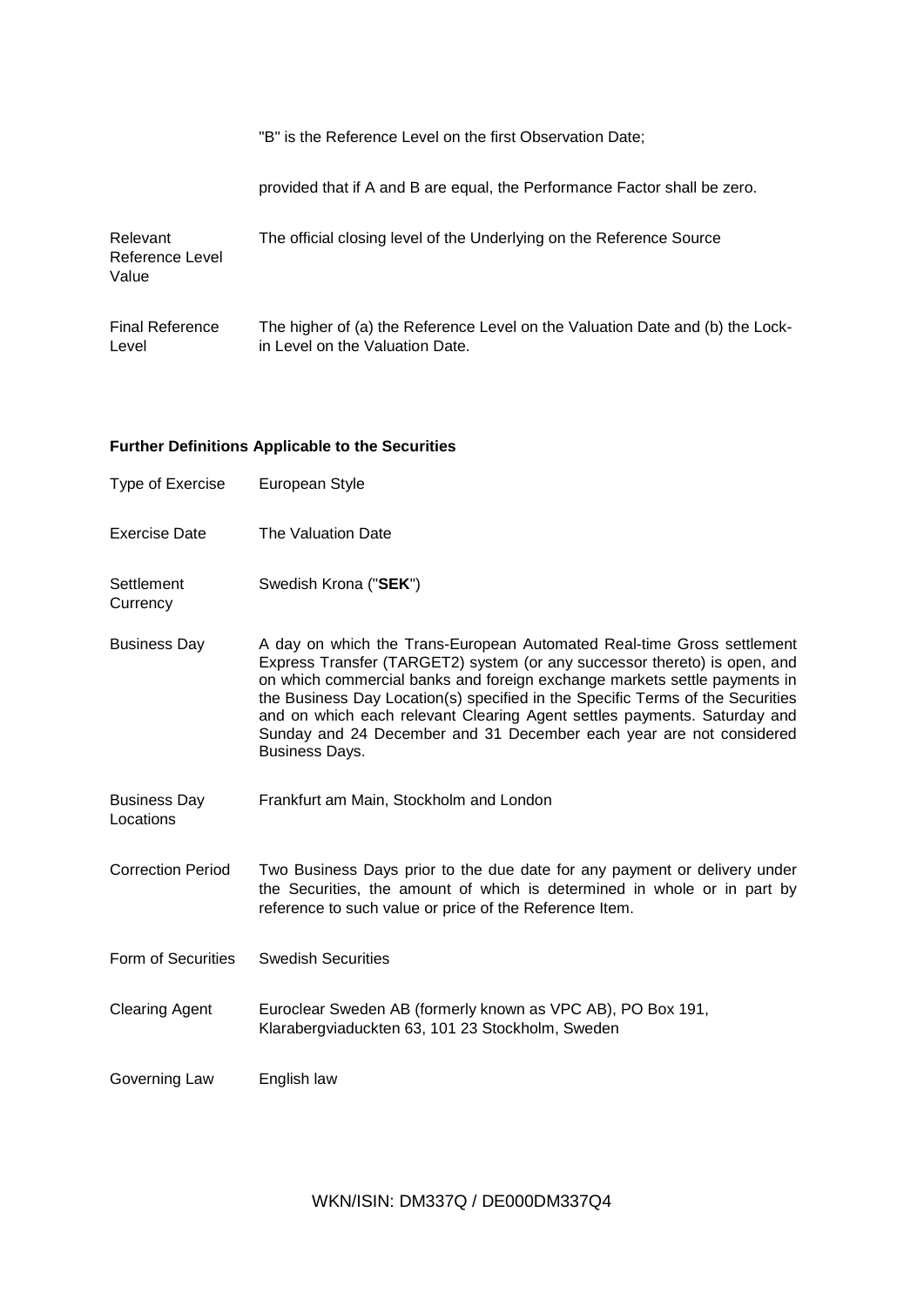# **Further information about the offering of the Securities**

| <b>Listing and trading</b>                                    |                                                                                                                                                                                                                                                                                                                                |
|---------------------------------------------------------------|--------------------------------------------------------------------------------------------------------------------------------------------------------------------------------------------------------------------------------------------------------------------------------------------------------------------------------|
| Listing and trading                                           | Application has been made to list the Securities on the<br>Official List of the Luxembourg Stock Exchange and to<br>list them on the Regulated market of the Luxembourg<br>Stock Exchange, which is a regulated market for the<br>purposes of Directive 2014/65/EU (as amended)                                                |
| Minimum trade size                                            | One Security (SEK 20,000)                                                                                                                                                                                                                                                                                                      |
| Estimate of total expenses related to<br>admission to trading | EUR 2,775                                                                                                                                                                                                                                                                                                                      |
| <b>Offering of Securities</b>                                 |                                                                                                                                                                                                                                                                                                                                |
| Investor minimum subscription amount                          | <b>One Security</b>                                                                                                                                                                                                                                                                                                            |
| Investor maximum subscription amount                          | Not Applicable                                                                                                                                                                                                                                                                                                                 |
| The subscription period                                       | Applications to subscribe for the Securities may be<br>made through the Distributor from 13 April 2021<br>(inclusively) until the "Primary Market End Date" which<br>is 14 May 2021 (inclusively) (subject to adjustment)<br>during the hours in which banks are generally open for<br>business in Sweden.                     |
|                                                               | The Issuer reserves the right for any reason to reduce<br>the number of Securities offered.                                                                                                                                                                                                                                    |
|                                                               | In the event that during the Subscription Period the<br>requests exceed the amount of the offer destined to<br>prospective investors equal to the maximum aggregate<br>nominal amount, the Issuer may proceed to early<br>terminate the Subscription Period and may immediately<br>suspend the acceptance of further requests. |
|                                                               | Any such change or any amendment to the Subscription<br>Period will be communicated to investors by means of a<br>notice published on the website of the Issuer (www.se.x-<br>markets.db.com).                                                                                                                                 |
| Cancellation of the issuance of the<br><b>Securities</b>      | The Issuer reserves the right for any reason to cancel<br>the issuance of the Securities.                                                                                                                                                                                                                                      |
|                                                               | Any such decision will be communicated to investors by<br>means of a notice published on the website of the Issuer<br>(www.se.x-markets.db.com).                                                                                                                                                                               |
|                                                               | For the avoidance of doubt, if any application has been<br>made by a potential investor and the Issuer exercises<br>such a right, each such potential investor shall not be<br>entitled to subscribe or otherwise purchase any                                                                                                 |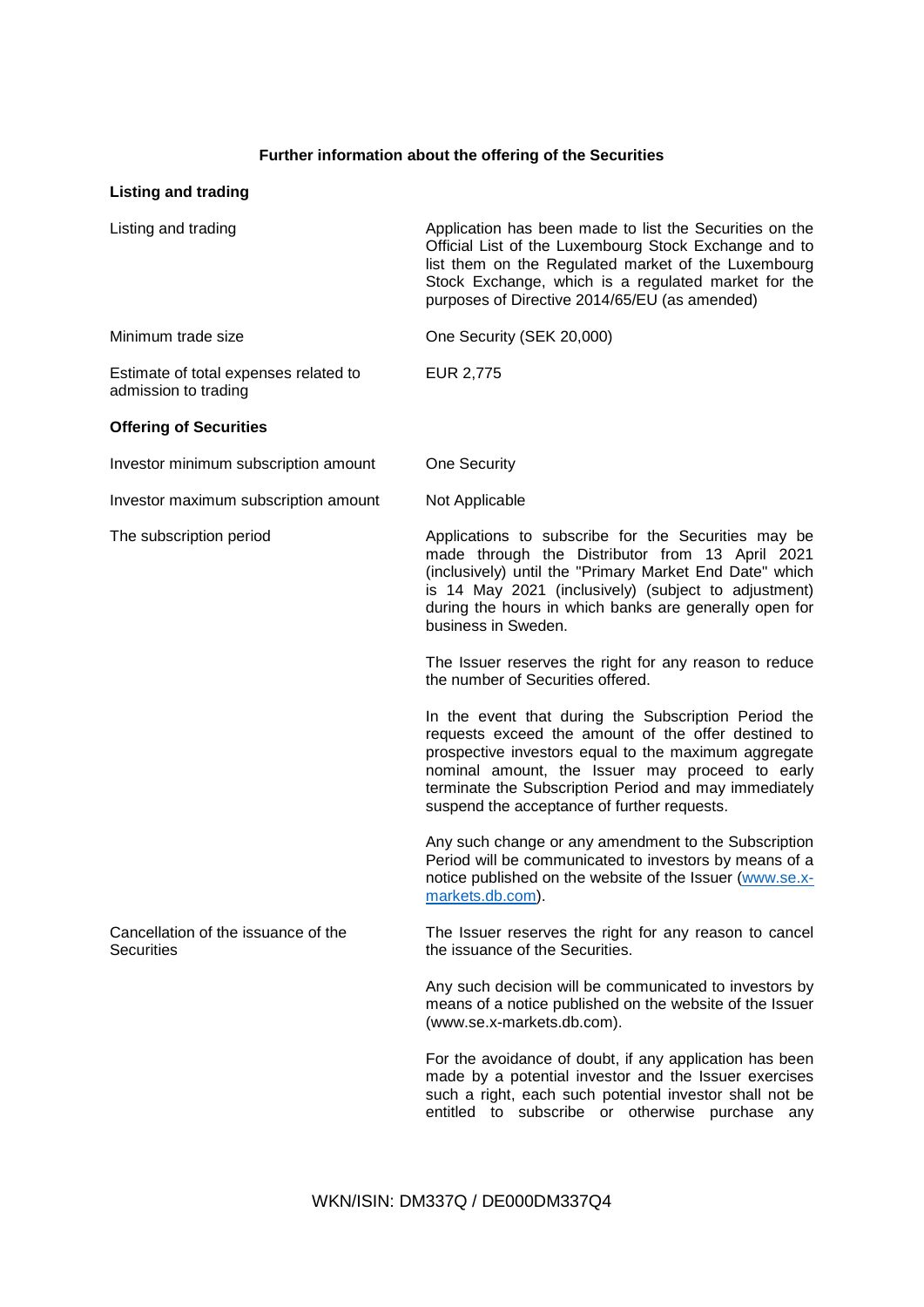|                                                                                                                                                        | Securities.                                                                                                                                                                                                                                                                                                                                               |
|--------------------------------------------------------------------------------------------------------------------------------------------------------|-----------------------------------------------------------------------------------------------------------------------------------------------------------------------------------------------------------------------------------------------------------------------------------------------------------------------------------------------------------|
| Early closing of the subscription period of<br>the Securities                                                                                          | The Issuer reserves the right for any reason to close the<br>Subscription Period early.                                                                                                                                                                                                                                                                   |
|                                                                                                                                                        | Any such decision will be communicated to investors by<br>means of a notice published on the website of the Issuer<br>(www.se.x-markets.db.com)                                                                                                                                                                                                           |
| Conditions to which the offer is subject:                                                                                                              | Offers of the Securities are conditional on and subject to<br>admission to listing being obtained by the Issue Date<br>otherwise the offer will be deemed withdrawn and the<br>issuance cancelled.                                                                                                                                                        |
| Description of the application process:                                                                                                                | Applications for the Securities can be made in Sweden<br>at participating branches of a Distributor.                                                                                                                                                                                                                                                      |
|                                                                                                                                                        | Applications will be in accordance with the relevant<br>Distributor's usual procedures, notified to investors by<br>the relevant Distributor                                                                                                                                                                                                              |
|                                                                                                                                                        | Prospective investors will not be required to enter into<br>any contractual arrangements directly with the Issuer<br>relating to the subscription for the Securities                                                                                                                                                                                      |
| Description of possibility to reduce<br>subscriptions and manner for refunding<br>excess amount paid by applicants:                                    | Not applicable                                                                                                                                                                                                                                                                                                                                            |
| Details of the method and time limits for<br>paying up and delivering the Securities:                                                                  | Investors will be notified by the Issuer or the relevant<br>financial intermediary of their allocations of Securities<br>and the settlement arrangements in respect thereof. The<br>Securities will be issued on the Issue Date and the<br>Securities will be delivered on the Value Date against<br>payment to the Issuer of the net subscription price. |
| Manner in and date on which results of the<br>offer are to be made public:                                                                             | The Issuer will in its sole discretion determine the final<br>amount of Securities to be issued (which will be<br>dependent on the outcome of the offer), up to a limit of<br>2,500 Securities                                                                                                                                                            |
|                                                                                                                                                        | The precise number of Securities to be issued will be<br>published on the website of the Issuer (www.x-<br>markets.db.com) on or around the Issue Date                                                                                                                                                                                                    |
|                                                                                                                                                        | The results of the offer will be available from the<br>Distributor following the Subscription Period and prior to<br>the Issue Date                                                                                                                                                                                                                       |
| Procedure for exercise of any right of pre-<br>emption, negotiability of subscription rights<br>and treatment of subscription rights not<br>exercised: | Not applicable                                                                                                                                                                                                                                                                                                                                            |
| Categories of potential investors to which<br>the Securities are offered and whether                                                                   | Qualified investors within the meaning of the Prospectus<br>Regulation and non-qualified investors                                                                                                                                                                                                                                                        |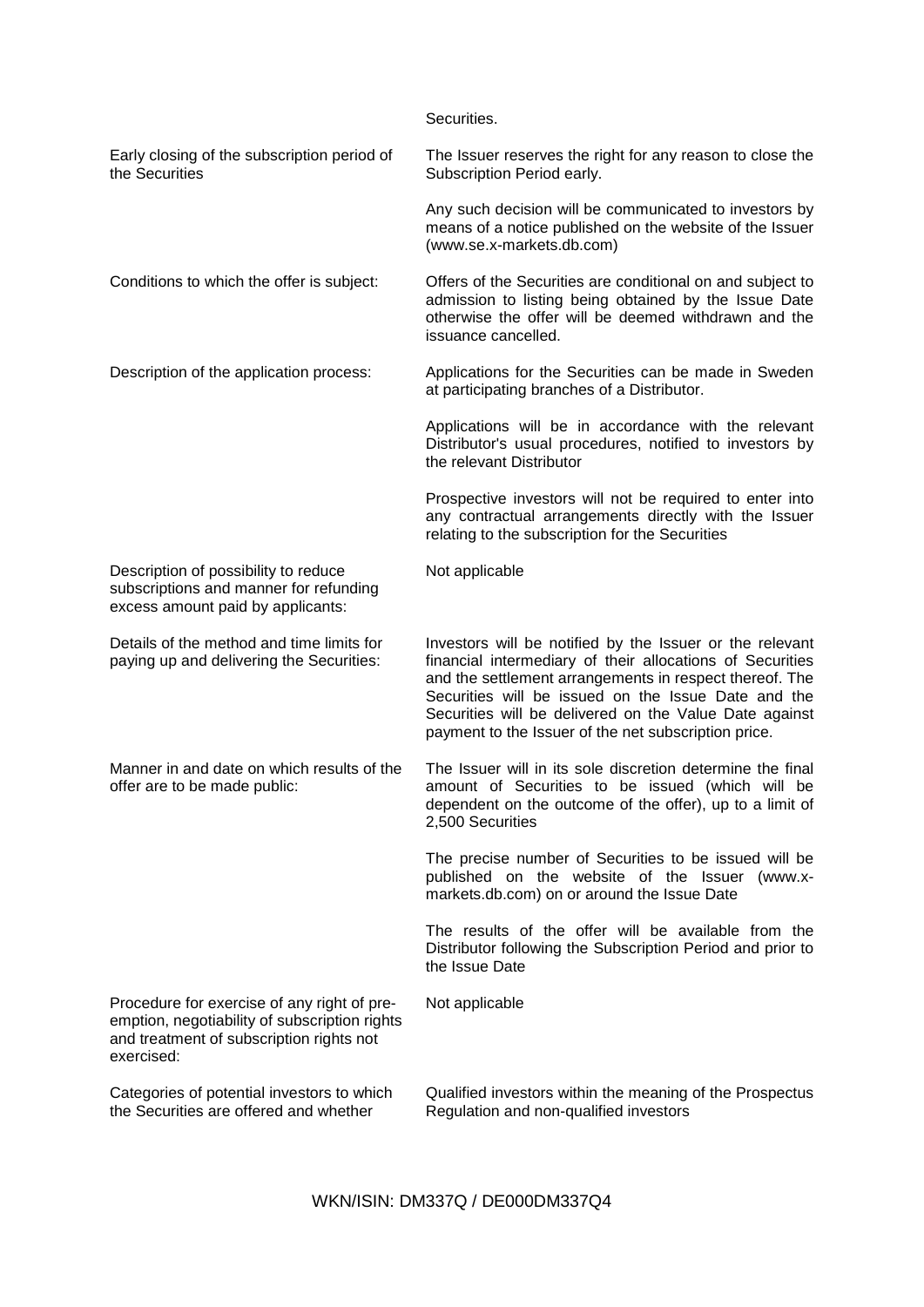tranche(s) have been reserved for certain

Process for notification to applicants of the amount allotted and the indication whether dealing may begin before notification is made:

Name(s) and address(es), to the extent known to the Issuer, of the placement agents in the various countries where the offer takes place.

The Offer may be made in Sweden to any person which complies with all other requirements for investment as set out in the Securities Note or otherwise determined by the Issuer and/or the relevant financial intermediaries. In other EEA countries, offers will only be made pursuant to an exemption under the Prospectus Regulation.

Each investor will be notified by the relevant Distributor of its allocation of Securities after the end of the Subscription Period and before the Issue Date

No dealings in the Security may take place prior to the Issue Date

Garantum Fondkommission AB, Smålandsgatan 16, 111 46 Stockholm, Sweden (the "**Distributor**")

The Issuer reserves the right to appoint other distributors during the Subscription Period, which will be communicated to investors by means of a notice published on the website of the Issuer (www.se.xmarkets.db.com).

Consent to use of Prospectus: The Issuer consents to the use of the Prospectus by the following financial intermediaries (individual consent): Garantum Fondkommission AB, Smålandsgatan 16, 111 46 Stockholm, Sweden

> Individual consent to the later resale and final placement of the Securities by the financial intermediaries is given in relation to Sweden.

> The subsequent resale or final placement of Securities by financial intermediaries can be made during the period from 13 April 2021 (inclusively) until 14 May 2021 (inclusively) and as long as this Prospectus is valid in accordance with Article 9 of the Prospectus Regulation.

## **Fees**

Fees paid by the Issuer to the distributor

| <b>Trailer Fee</b>                                                 | Not applicable                            |
|--------------------------------------------------------------------|-------------------------------------------|
| <b>Placement Fee</b>                                               | up to 0.50 per cent of the Nominal Amount |
| Fees charged by the Issuer to the<br>Securityholders post issuance | Not applicable                            |
| <b>Costs/Distribution Fees</b>                                     |                                           |
| Amount of any expenses and taxes                                   | Ex-ante entry costs: SEK 620              |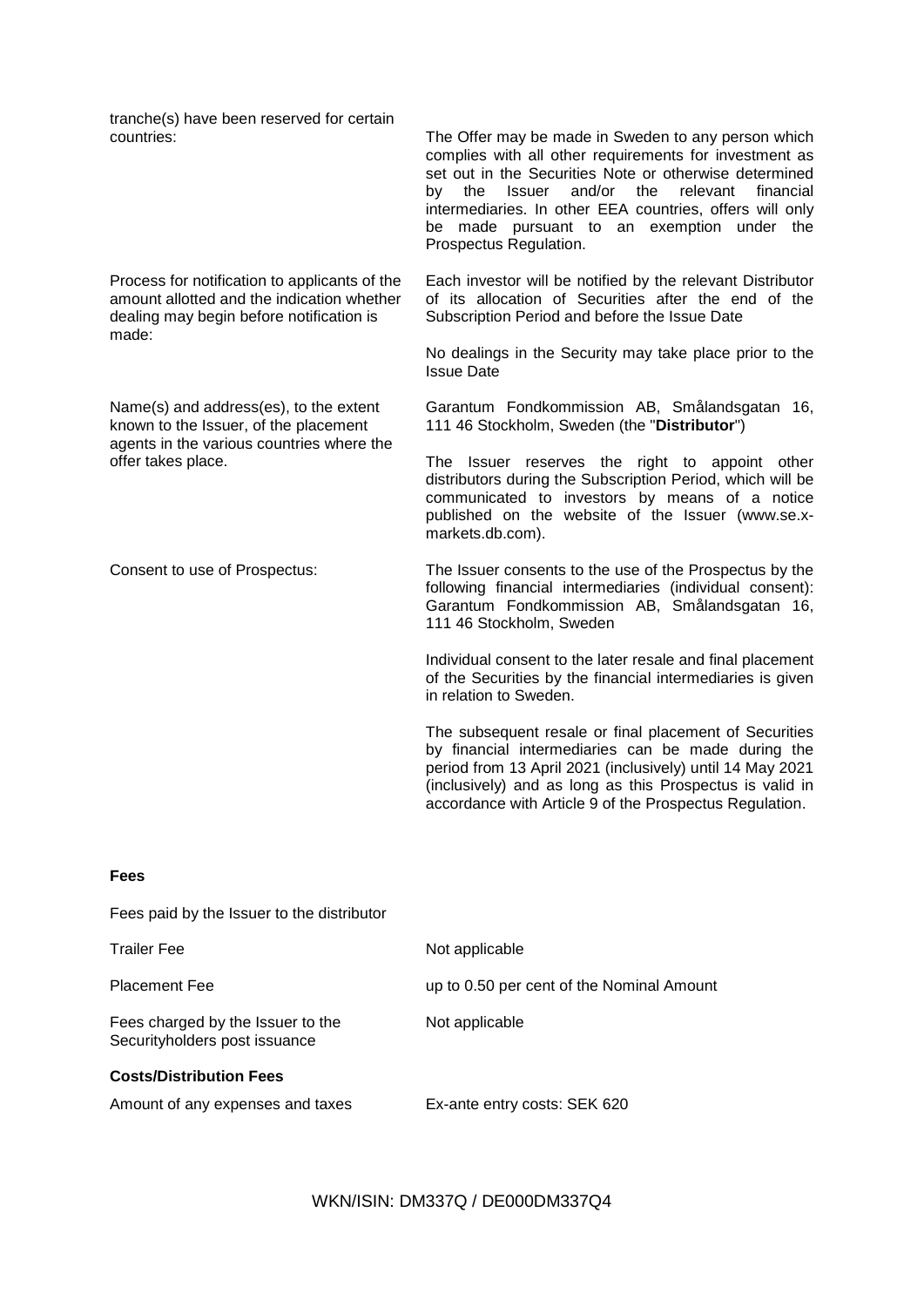| specifically charged to the subscriber or<br>purchaser: | Ex-ante exit costs: SEK 200                                                                                                                                                                                                                                                                                                                                                                                                                                                                                                                                                                                                                             |
|---------------------------------------------------------|---------------------------------------------------------------------------------------------------------------------------------------------------------------------------------------------------------------------------------------------------------------------------------------------------------------------------------------------------------------------------------------------------------------------------------------------------------------------------------------------------------------------------------------------------------------------------------------------------------------------------------------------------------|
|                                                         | Ex-ante running costs on yearly basis: 0                                                                                                                                                                                                                                                                                                                                                                                                                                                                                                                                                                                                                |
|                                                         | Other expenses and taxes: none                                                                                                                                                                                                                                                                                                                                                                                                                                                                                                                                                                                                                          |
| Determination of the price by the Issuer                | Both the Initial Issue Price of the Lock-In Warrant and<br>the bid and ask prices quoted by the Issuer during its<br>term are based on the Issuer's internal pricing models.<br>Accordingly, unlike in an on exchange trading, for<br>example for shares, the prices quoted during the term<br>are not based on supply and demand. The prices in<br>particular contain a margin which the Issuer determines<br>at its free discretion and which may cover, in addition to<br>the Issuer's proceeds, the costs of structuring, market<br>making and settlement of the Lock-In Warrant, any<br>applicable sales costs (distribution fee) and other costs. |
| Distribution fee                                        | Placement fee: up to 0.50 per cent of the Nominal<br>Amount. The Issuer will either pay the placement fee<br>from the issue proceeds as a one-off turnover-related<br>distribution fee to the bank that sold the Lock-In Warrant<br>to the customer (principal bank), or grant the latter a<br>corresponding discount from the Initial Issue Price.                                                                                                                                                                                                                                                                                                     |

## **Security ratings**

Rating Rating Rating Rating Reserves The Securities have not been rated.

## **Interests of natural and legal persons involved in the issue**

Interests of natural and legal persons involved in the issue

Save for the Distributor regarding the fees as set out under "Fees" above, so far as the Issuer is aware, no person involved in the issue of the Securities has an interest material to the offer.

## **Publication of notices**

Publication of notices **Notices** Notices will, in deviation from §16(1) of the General Conditions of the Securities, be published on the website www.investment-products.db.com.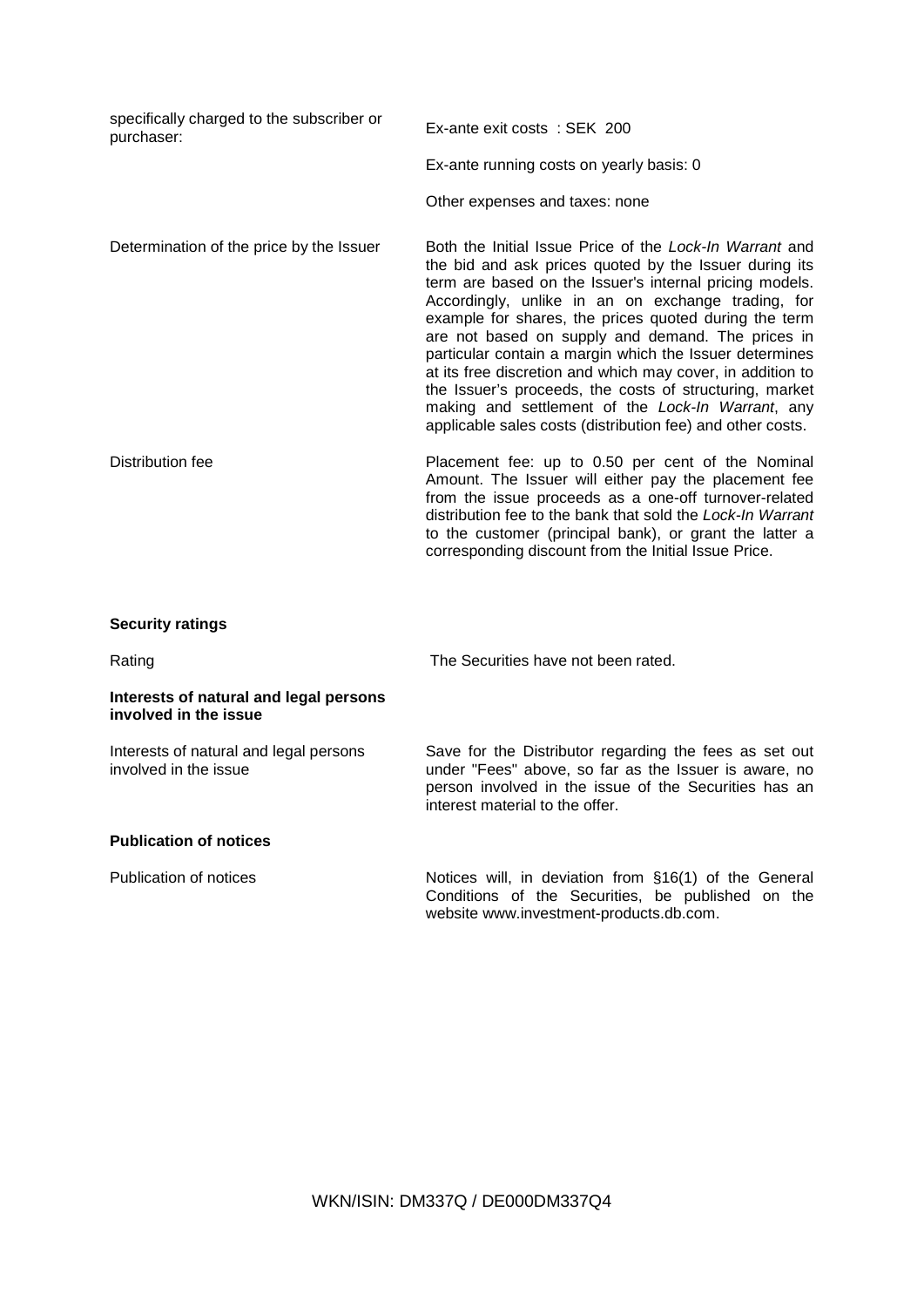## **Information relating to the Underlying**

Information on the Underlying, on the past and future performance of the Underlying and its volatility can be obtained on the public website on https://index.db.com/ and on the Bloomberg page DBXEFORE Index.

As at the date of these Final Terms, Deutsche Bank AG, London Branch appears in the Register of administrators and benchmarks established and maintained by the European Securities and Markets Authority pursuant to Article 36 of the Regulation (EU) 2016/1011 of the European Parliament and of the Council of 8 June 2016 on indices used as benchmarks in financial instruments and financial contracts or to measure the performance of investment funds and amending Directives 2008/48/EC and 2014/17/EU and Regulation (EU) No 596/2014 ("**Benchmark Regulation**").

The sponsor of the, or each, index composing the Underlying also maintains an Internet Site at the following address where further information may be available free of charge in respect of the Underlying (including a description of the essential characteristics of the index, comprising, as applicable, the type of index, the method and formulas of calculation, a description of the individual selection process of the index components and the adjustment rules).

Index Sponsor: Deutsche Bank AG, London Branch

Internet Site of Index Sponsor: https://index.db.com/

## **Further information published by the Issuer**

The Issuer does not intend to provide any further information on the Underlying.

## **Country specific information:**

Offers may be made in Sweden to any person which complies with all other requirements for investment as set out in the Base Prospectus or otherwise determined by the Issuer and/or the relevant financial intermediaries.

Agent in Sweden The Agent in Sweden is Skandinaviska Enskilda Banken AB, SE-106 40 STOCKHOLM - Kungsträdgårdsgatan 8.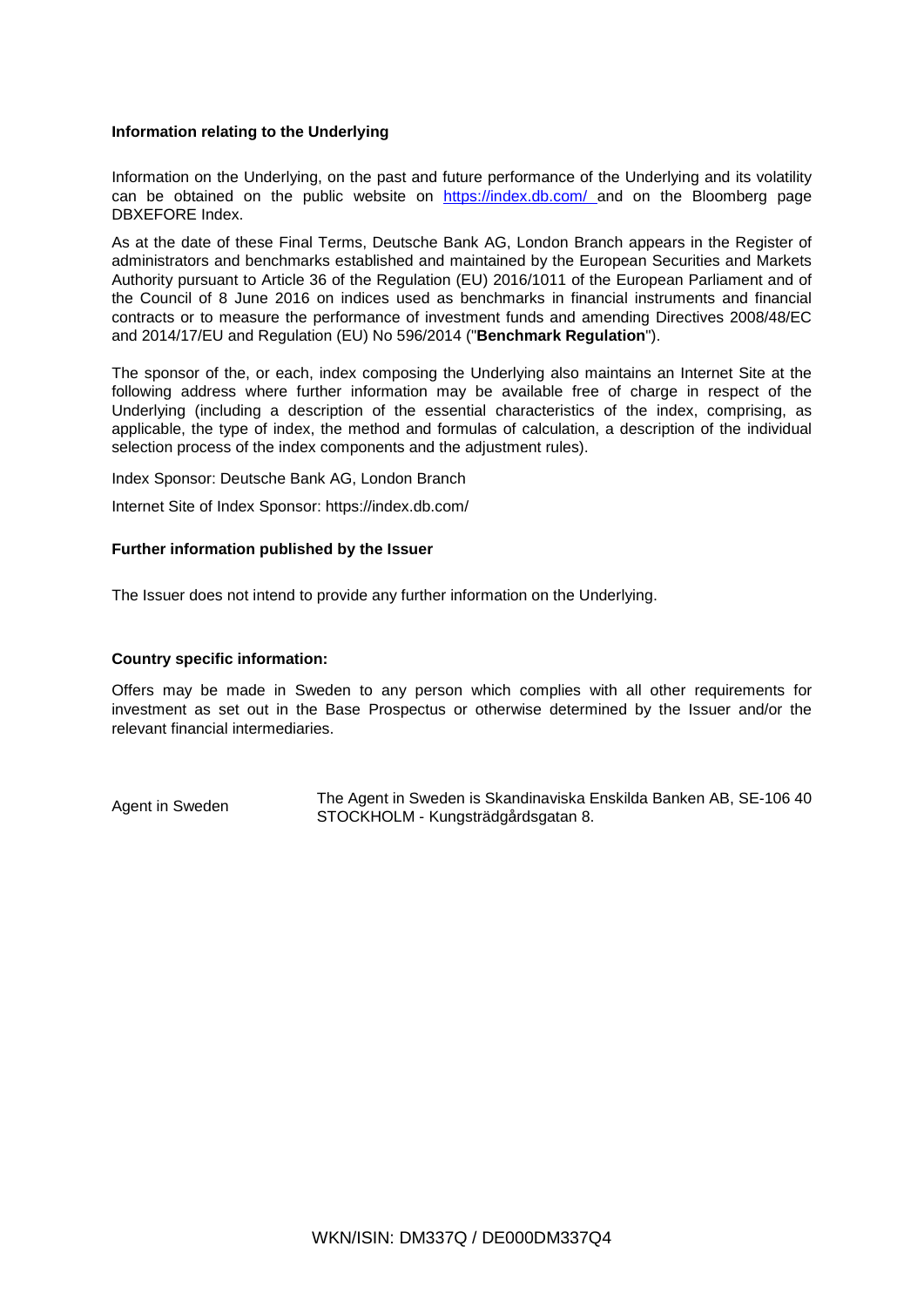## **Annex to the Final Terms**

## **Issue-specific summary**

### **Section A – Introduction containing warnings**

#### **Warnings**

a) The summary should be read as an introduction to the Prospectus.

- b) Investors should base any decision to invest in the securities on a consideration of the Prospectus as a whole.
- c) Investors could lose all (total loss) or part of their invested capital.
- d) Where a claim relating to the information contained in the Prospectus is brought before a court, the plaintiff investors might, under national law, have to bear the costs of translating the Prospectus, including any supplements, as well as the corresponding Final Terms before the legal proceedings are initiated.
- e) Civil liability attaches only to those persons who have tabled and submitted the summary including any translation thereof, but only where the summary is misleading, inaccurate or inconsistent, when read together with the other parts of the Prospectus, or where it does not provide, when read together with the other parts of the Prospectus, key information in order to aid investors when considering whether to invest in such securities.
- f) You are about to purchase a product that is not simple and may be difficult to understand

### **Introductory information**

#### **Name and international securities identification number**

The Warrants (the "**Securities**") offered under this Prospectus have the following securities identification numbers:

## ISIN: DE000DM337Q4

#### **Contact details of the issuer**

The Issuer (with Legal Entity Identifier (LEI) 7LTWFZYICNSX8D621K86) has its registered office at Taunusanlage 12, 60325 Frankfurt am Main, Federal Republic of Germany (telephone: +49-69-910-00).

## **Approval of the prospectus; competent authority**

The Prospectus consists of a Securities Notes and a Registration Document.

The Securities Note has been approved by the Commission de Surveillance du Secteur Financier ("**CSSF**") on 19 February 2021. The business address of the CSSF is: 283, route d'Arlon, L-1150 Luxembourg, Luxembourg (telephone: +352 (0)26 251-1).

The Registration Document has been approved by the Commission de Surveillance du Secteur Financier ("**CSSF**") on 6 April 2020. The business address of the CSSF is: 283, route d'Arlon, L-1150 Luxembourg, Luxembourg (telephone: +352 (0)26 251-1).

## **Section B – Key information on the Issuer**

## **Who is the issuer of the securities?**

#### **Domicile and legal form of the issuer**

Deutsche Bank Aktiengesellschaft (commercial name: Deutsche Bank) is a credit institution and a stock corporation incorporated in Germany and accordingly operates under the laws of Germany. The Legal Entity Identifier (LEI) of Deutsche Bank is 7LTWFZYICNSX8D621K86. The Bank has its registered office in Frankfurt am Main, Germany. It maintains its head office at Taunusanlage 12, 60325 Frankfurt am Main, Germany.

## **Principal activities of the issuer**

The objects of Deutsche Bank, as laid down in its Articles of Association, include the transaction of all kinds of banking business, the provision of financial and other services and the promotion of international economic relations. The Bank may realise these objectives itself or through subsidiaries and affiliated companies. To the extent permitted by law, the Bank is entitled to transact all business and to take all steps which appear likely to promote the objectives of the Bank, in particular to acquire and dispose of real estate, to establish branches at home and abroad, to acquire, administer and dispose of participations in other enterprises, and to conclude enterprise agreements.

Deutsche Bank is organized into the following segments:

- Corporate Bank (CB);
- Investment Bank (IB);
- Private Bank (PB);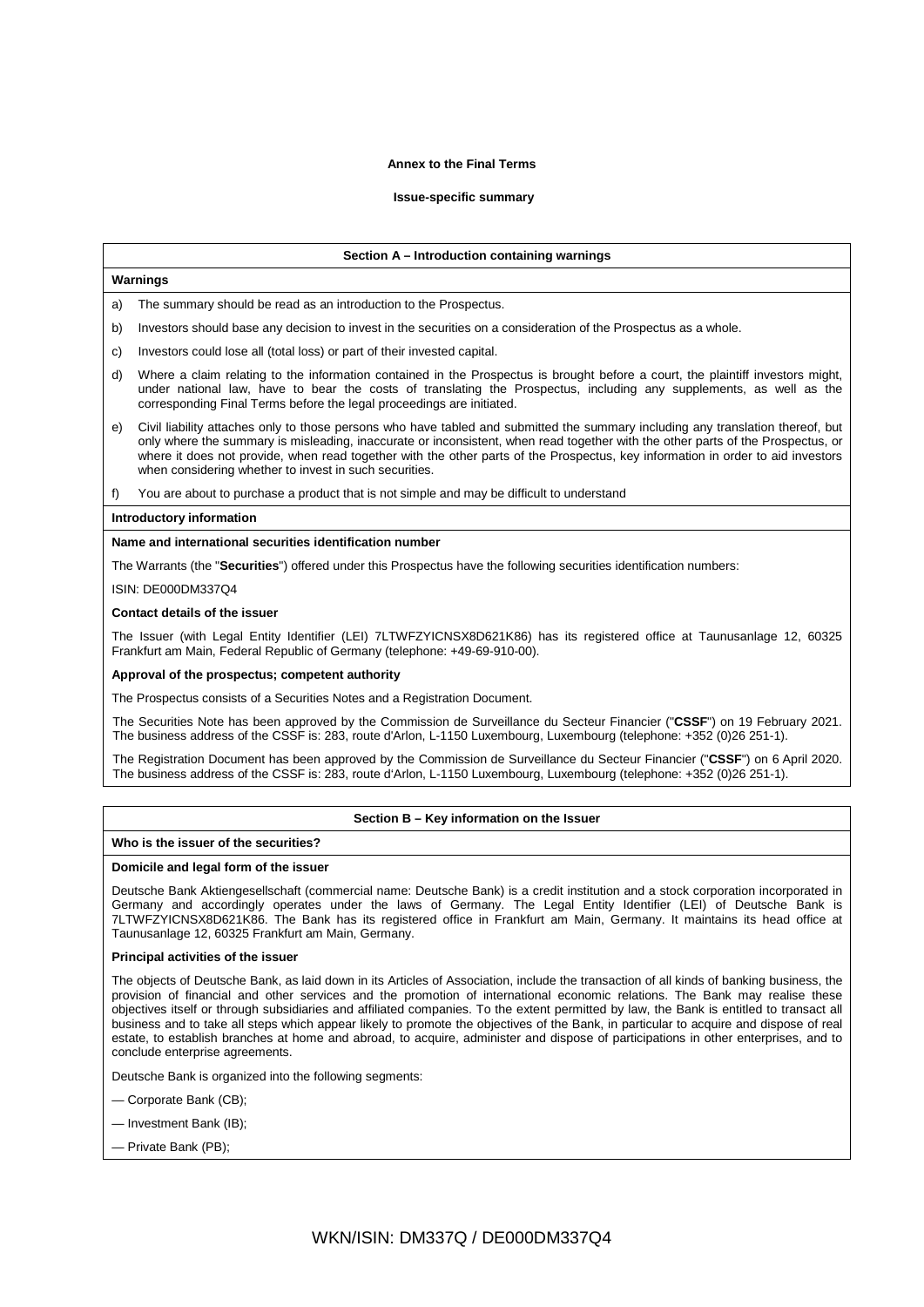- Asset Management (AM);
- Capital Release Unit (CRU); and
- Corporate & Other (C&O).

In addition, Deutsche Bank has a country and regional organizational layer to facilitate a consistent implementation of global strategies.

The Bank has operations or dealings with existing and potential customers in most countries in the world. These operations and dealings include working through:

- subsidiaries and branches in many countries;
- representative offices in many other countries; and
- one or more representatives assigned to serve customers in a large number of additional countries.

#### **Major shareholders of the issuer**

Deutsche Bank is neither directly nor indirectly majority-owned or controlled by any other corporation, by any government or by any other natural or legal person severally or jointly.

Pursuant to German law and Deutsche Bank's Articles of Association, to the extent that the Bank may have major shareholders at any time, it may not give them different voting rights from any of the other shareholders.

Deutsche Bank is not aware of arrangements which may at a subsequent date result in a change of control of the company.

The German Securities Trading Act (*Wertpapierhandelsgesetz*) requires investors in publicly-traded corporations whose investments reach certain thresholds to notify both the corporation and the German Federal Financial Supervisory Authority (*Bundesanstalt für Finanzdienstleistungsaufsicht*) of such change within four trading days. The minimum disclosure threshold is 3 per cent. of the corporation's issued voting share capital. To the Bank's knowledge, there are only six shareholders holding more than 3 per cent. of Deutsche Bank shares or to whom more than 3 per cent. of voting rights are attributed, and none of these shareholders holds more than 10 per cent. of Deutsche Bank shares or voting rights.

## **Identity of the key managing directors of the issuer**

The key managing directors of the issuer are members of the issuer's Executive Board. These are: Christian Sewing, Karl von Rohr, Fabrizio Campelli, Frank Kuhnke, Bernd Leukert, Stuart Wilson Lewis, James von Moltke, Alexander von zur Mühlen, Christiana Riley and Prof. Dr. Stefan Simon.

### **Identity of the Issuer's statutory auditors**

Until 31 December 2019, the independent auditor for the period covered by the historical financial information of Deutsche Bank was KPMG Aktiengesellschaft Wirtschaftsprüfungsgesellschaft ("KPMG"). KPMG is a member of the chamber of public accountants (Wirtschaftsprüferkammer). With effect as of 1 January 2020, Ernst & Young GmbH Wirtschaftsprüfungsgesellschaft ("EY") has been appointed as independent auditor. EY is a member of the chamber of public accountants (*Wirtschaftsprüferkammer*).

### **What is the key financial information regarding the issuer?**

The key financial information included in the tables below as of and for the financial years ended 31 December 2019 and 31 December 2020 has been extracted from the audited consolidated financial statements prepared in accordance with IFRS as of 31 December 2020.

| <b>Statement of income</b>                                                                 | Year ending      | Year ending      |
|--------------------------------------------------------------------------------------------|------------------|------------------|
| (in million Euro)                                                                          | 31 December 2020 | 31 December 2019 |
| Net interest income                                                                        | 11,526           | 13,749           |
| Commissions and fee income                                                                 | 9,424            | 9,520            |
| Provision for credit losses                                                                | 1,792            | 723              |
| Net gains (losses) on financial assets/liabilities<br>at fair value through profit or loss | 2,465            | 193              |
| Profit (loss) before income taxes                                                          | 1,021            | (2,634)          |
| Profit (loss)                                                                              | 624              | (5, 265)         |

| <b>Balance sheet</b>      | 31 December 2020 | 31 December 2019 |  |
|---------------------------|------------------|------------------|--|
| (amounts in million Euro) |                  |                  |  |
|                           |                  |                  |  |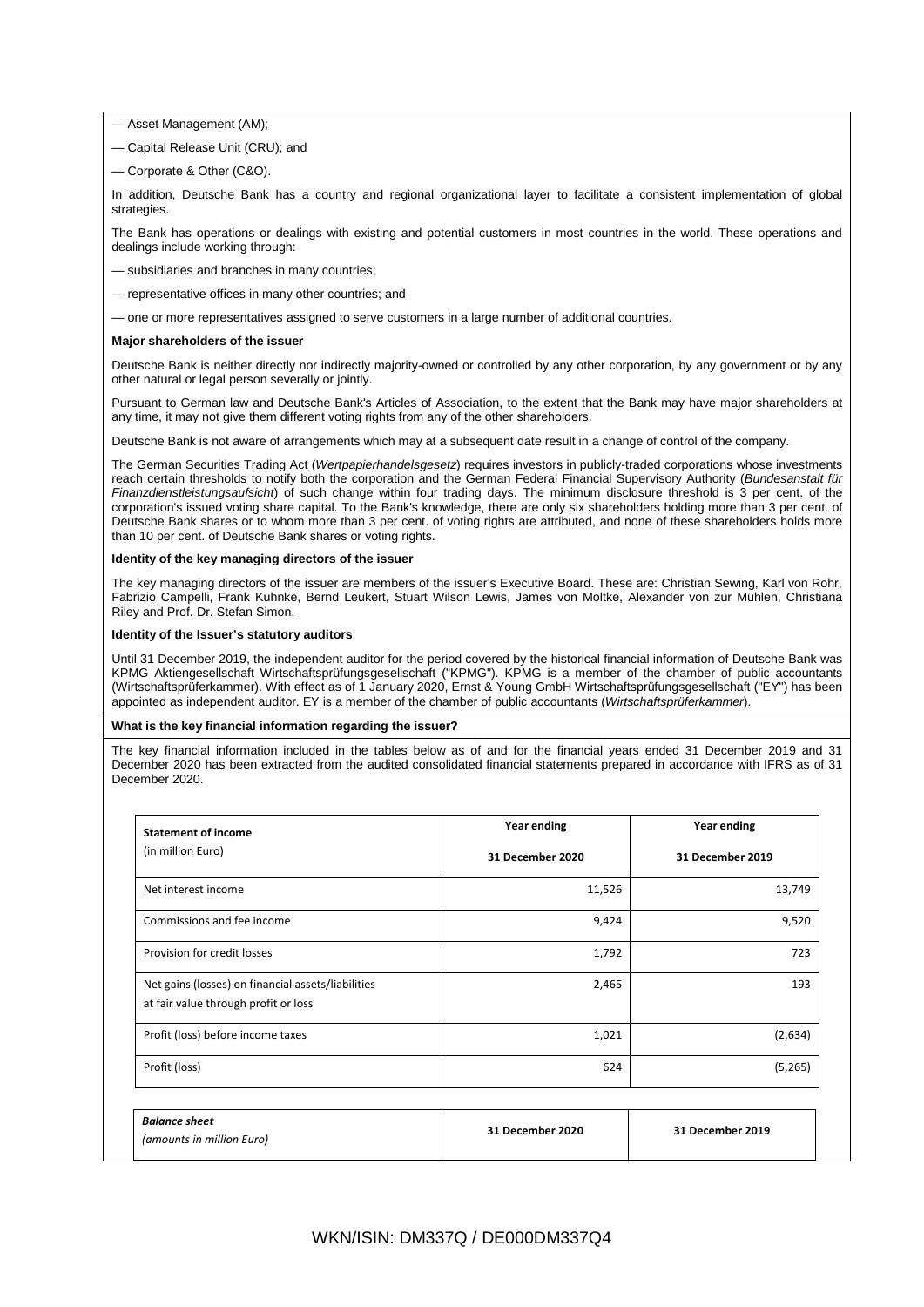| Total assets                       | 1,325,259 | 1,297,674 |  |
|------------------------------------|-----------|-----------|--|
| Senior debt                        | 93,391    | 101,187   |  |
| Subordinated debt                  | 7,352     | 6,934     |  |
| Loans at amortized cost            | 426,995   | 429,841   |  |
| Deposits                           | 568,031   | 572,208   |  |
| Total equity                       | 62,196    | 62,160    |  |
| Common Equity Tier 1 capital ratio | 13.6%     | 13.6%     |  |
| Total capital ratio (fully loaded) | 17.3%     | 17.4 %    |  |
| Leverage ratio (fully loaded)      | 4.7%      | 4.2%      |  |

## **What are the key risks that are specific to the issuer?**

The Issuer is subject to the following key risks:

**Macroeconomic, Geopolitical and Market Environment:** As a global investment bank with a large private client franchise, our businesses are materially affected by global macroeconomic and financial market conditions. Significant risks exist that could negatively affect the results of operations and financial condition in some of our businesses as well as our strategic plans, including risks posed by the COVID-19 pandemic, deterioration of the economic outlook for the euro area and slowing in emerging markets, trade tensions between the United States and China as well between the United States and Europe, inflation risks and other geopolitical risks.

**Business and Strategy:** Our results of operation and financial condition have in the past been negatively impacted by the challenging market environment, uncertain macroeconomic and geopolitical conditions, lower levels of client activity, increased competition and regulation, and the immediate impact of our strategic decisions. If we are unable to improve our profitability, we may be unable to meet our strategic aspirations, and may have difficulty maintaining capital, liquidity and leverage at levels expected by market participants and our regulators.

**Regulation and Supervision:** Regulatory reforms enacted and proposed in response to weaknesses in the financial sector, together with increased regulatory scrutiny more generally, have had and continue to have a significant impact on us and may adversely affect our business and ability to execute our strategic plans. Competent regulators may prohibit us from making dividend payments or payments on our regulatory capital instruments or take other actions if we fail to comply with regulatory requirements.

**Capital Requirements**: Regulatory and legislative changes require us to maintain increased capital and bail-inable debt (debt that can be bailed in in resolution) and abide by tightened liquidity requirements. These requirements may significantly affect our business model, financial condition and results of operations as well as the competitive environment generally. Any perceptions in the market that we may be unable to meet our capital or liquidity requirements with an adequate buffer, or that we should maintain capital or liquidity in excess of these requirements or another failure to meet these requirements could intensify the effect of these factors on our business and results.

**Internal Control Environment:** A robust and effective internal control environment and adequate infrastructure (comprising people, policies and procedures, processes, controls assurance and IT systems) are necessary to ensure that we conduct our business in compliance with the laws, regulations and associated supervisory expectations applicable to us. We have identified the need to strengthen our internal control environment and infrastructure and have embarked on initiatives to accomplish this. If these initiatives are not successful or proceed too slowly, our reputation, regulatory position and financial condition may be materially adversely affected, and our ability to achieve our strategic ambitions may be impaired.

**Litigation, Regulatory Enforcement Matters and Investigations:** We operate in a highly and increasingly regulated and litigious environment, potentially exposing us to liability and other costs, the amounts of which may be substantial and difficult to estimate, as well as to legal and regulatory sanctions and reputational harm. We and our subsidiaries are involved in various litigation proceedings, including civil class action lawsuits, arbitration proceedings and other disputes with third parties, as well as regulatory proceedings and investigations by both civil and criminal authorities in jurisdictions around the world.

**Section C – Key information on the securities**

**What are the main features of the securities?**

**Type of securities**

The Securities are *Warrants*

**Class of securities**

The Securities will be represented by a global security (the "**Global Security**"). No definitive Securities will be issued. The Securities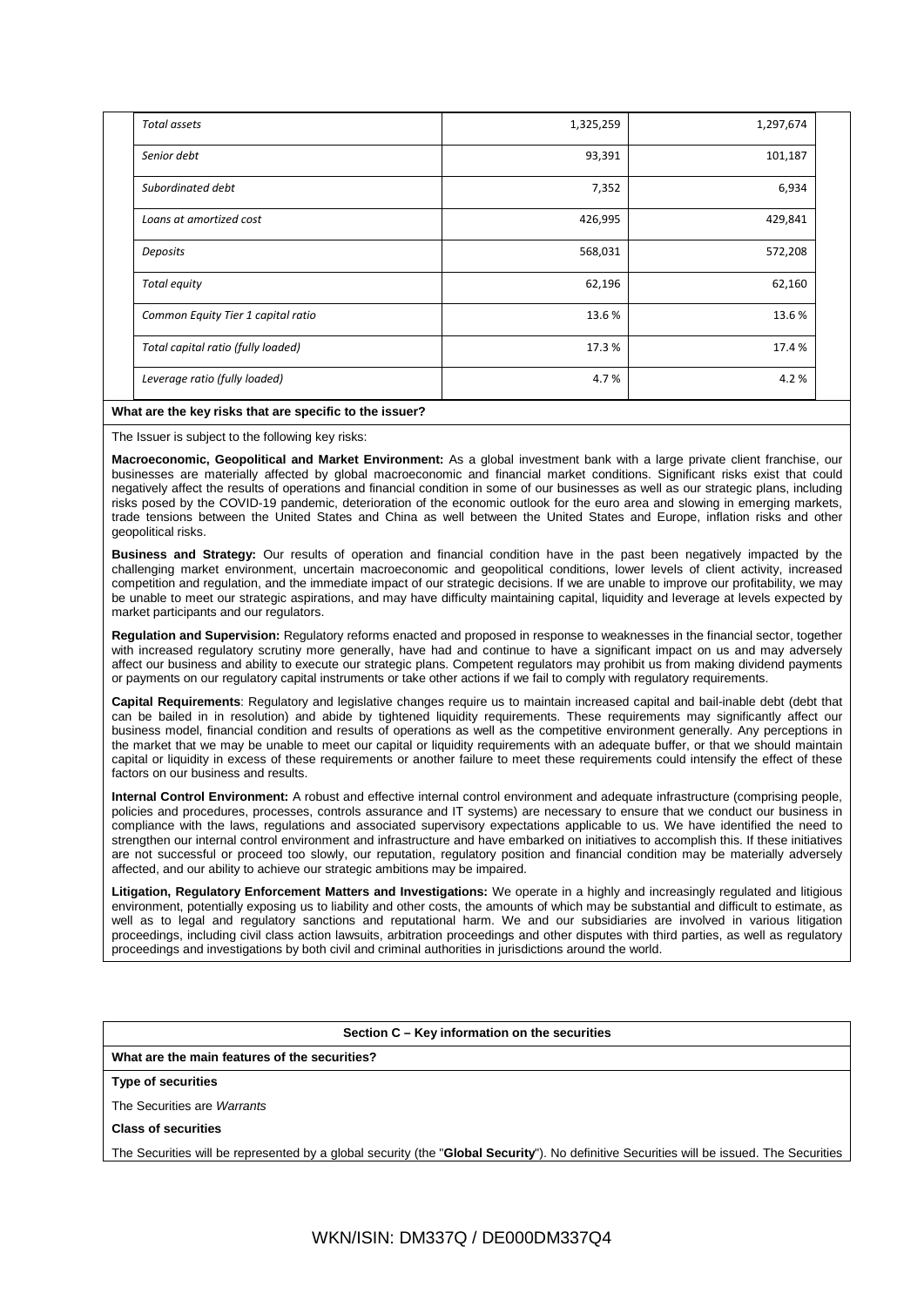## will be issued in bearer form.

## **Securities identification number(s) of the securities**

ISIN: DE000DM337Q4 / WKN: DM337Q

## **Applicable law of the securities**

The Securities will be governed by English law. The constituting of the Securities may be governed by the laws of the jurisdiction of the Clearing Agent.

## **Restrictions on the free transferability of the securities**

Each Security is transferable in accordance with applicable law and any rules and procedures for the time being of any Clearing Agent through whose books such Security is transferred.

## **Status of the securities**

The Securities constitute unsecured and unsubordinated preferred liabilities of the Issuer ranking *pari passu* among themselves and *pari passu* with all other unsecured and unsubordinated preferred liabilities of the Issuer, subject, however, to statutory priorities conferred to certain unsecured and unsubordinated preferred liabilities in the event of Resolution Measures imposed on the Issuer or in the event of the dissolution, liquidation, Insolvency, composition or other proceedings for the avoidance of Insolvency of, or against, the Issuer.

## **Ranking of the securities**

The ranking of the Issuer's liabilities in insolvency or in the event of the imposition of Resolution Measures, such as a bail-in, is determined by German law. The Securities are unsecured unsubordinated preferred liabilities that would rank higher than the Issuer's regulatory capital, its subordinated liabilities and its unsecured unsubordinated non-preferred liabilities. The liabilities under the Securities rank *pari passu* with other unsecured unsubordinated preferred liabilities of the Issuer, including but not limited to derivatives, structured products and deposits not subject to protection. The liabilities under the Securities rank below liabilities protected in Insolvency or excluded from Resolution Measures, such as certain protected deposits.

## **Rights attached to the securities**

The Securities provide holders of the Securities, on redemption or upon exercise, subject to a total loss, with a claim for payment of a cash amount.

The Lock-In Warrant is linked to the performance of the Underlying. The product works as follows:

### Redemption at maturity

Investors can participate disproportionately (with leverage) in the positive development of the Underlying with this Lock-In Warrant. Conversely, investors also participate with leverage in the negative development of the Underlying and additionally bear the risk of a total loss of capital invested if the Final Reference Level is equal to or less than or less than the Strike.

On the Settlement Date, investors receive as the Cash Amount the product of (a) the Multiplier, (b) the amount by which the Final Reference Level (taking into account the Locked Performance) exceeds the Strike and (c) the Participation Factor. Due to the lock- in feature of this Warrant, the Final Reference Level may be higher than the Reference Level of the Underlying on the Valuation Date.

During the term investors receive no payment of current income, such as interest.

Investors also have no claims to the/deriving from the Underlying.

| <b>Issue Price</b>            | 6.50% of the Nominal Amount (SEK 1,300 per Warrant)                                                                                                                                                                     |
|-------------------------------|-------------------------------------------------------------------------------------------------------------------------------------------------------------------------------------------------------------------------|
| <b>Issue Date</b>             | 02 June 2021                                                                                                                                                                                                            |
| Nominal Amount                | SEK 20,000 per Warrant                                                                                                                                                                                                  |
| Settlement                    | Cash Settlement                                                                                                                                                                                                         |
| Initial Reference Level       | The Reference Level on the Initial Valuation Date                                                                                                                                                                       |
| Reference Level               | In respect of any day, an amount (which shall be deemed to be a monetary value in the Reference<br>Currency) equal to the Relevant Reference Level Value on such day quoted by or published on the<br>Reference Source. |
| <b>Initial Valuation Date</b> | 20 May 2021                                                                                                                                                                                                             |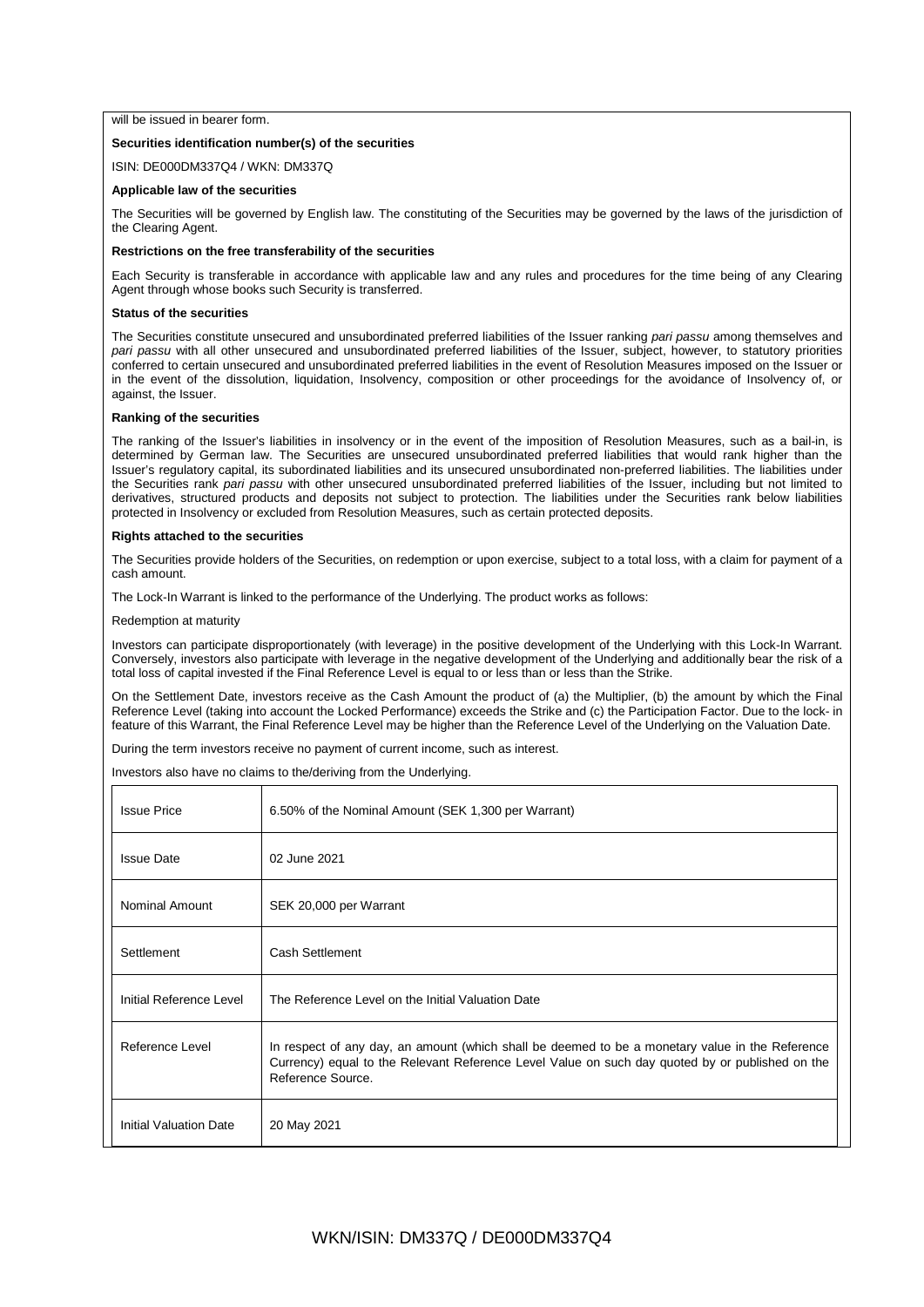| <b>Valuation Date</b>                | 20 May 2026                                                                                                                                                                                                                                                                                |
|--------------------------------------|--------------------------------------------------------------------------------------------------------------------------------------------------------------------------------------------------------------------------------------------------------------------------------------------|
| <b>Settlement Date</b>               | 05 June 2026 or, if such day is not a Business Day, the Settlement Date is postponed to the next day<br>which is a Business Day.                                                                                                                                                           |
| <b>Observation Period</b>            | The period from and including the Initial Valuation Date to and including the Valuation Date                                                                                                                                                                                               |
| <b>Observation Date</b>              | Each Trading Day during the Observation Period                                                                                                                                                                                                                                             |
| <b>Strike</b>                        | 110 per cent. of the Initial Reference Level                                                                                                                                                                                                                                               |
| Multiplier                           | The quotient of (i) SEK 20,000 (as numerator); and (ii) the Initial Reference Level (as denominator).                                                                                                                                                                                      |
| <b>Participation Factor</b>          | An amount which will be determined by the Issuer on the Initial Valuation Date and which will not be<br>less than 280 per cent. and will not be more than 320 per cent. The definitive value will be made<br>available on the website of the Issuer www.xmarkets.db.com by the Issue Date. |
| Cash Amount                          | If the Final Reference Level is below or equal to the Strike, Zero; or<br>(a)                                                                                                                                                                                                              |
|                                      | If the Final Reference Level is greater than the Strike, an amount in the Settlement<br>(b)<br>Currency equal to the product of (i) and (ii) where,                                                                                                                                        |
|                                      | (i) is the Participation Factor; and                                                                                                                                                                                                                                                       |
|                                      | (ii) is (Final Reference Level - Strike) x Multiplier                                                                                                                                                                                                                                      |
|                                      | provided that the Cash Amount will not be less than zero.                                                                                                                                                                                                                                  |
| <b>Locked Performance</b>            | An amount in respect of any Observation Date equal to the product of (a) and (b) where:                                                                                                                                                                                                    |
|                                      | (a) is the greatest integer less than or equal to the ratio of:                                                                                                                                                                                                                            |
|                                      | (i) the Highest Performance Factor; and                                                                                                                                                                                                                                                    |
|                                      | (ii) 5.00 per cent; and                                                                                                                                                                                                                                                                    |
|                                      | (b) is $5.00$ per cent.                                                                                                                                                                                                                                                                    |
| Lock-in Level                        | An amount in respect of any Observation Date equal to the product of (a) the sum of (i) One; and (ii)<br>the Locked Performance; and (b) the Initial Reference Level                                                                                                                       |
| <b>Highest Performance</b><br>Factor | On any Observation Date, the highest Performance Factor in respect of all Observation Dates up to<br>such Observation Date                                                                                                                                                                 |
| Performance Factor                   | In relation to an Observation Date and each Security, a percentage (which may be positive, negative<br>or zero) calculated by the Calculation Agent in accordance with the following formula:                                                                                              |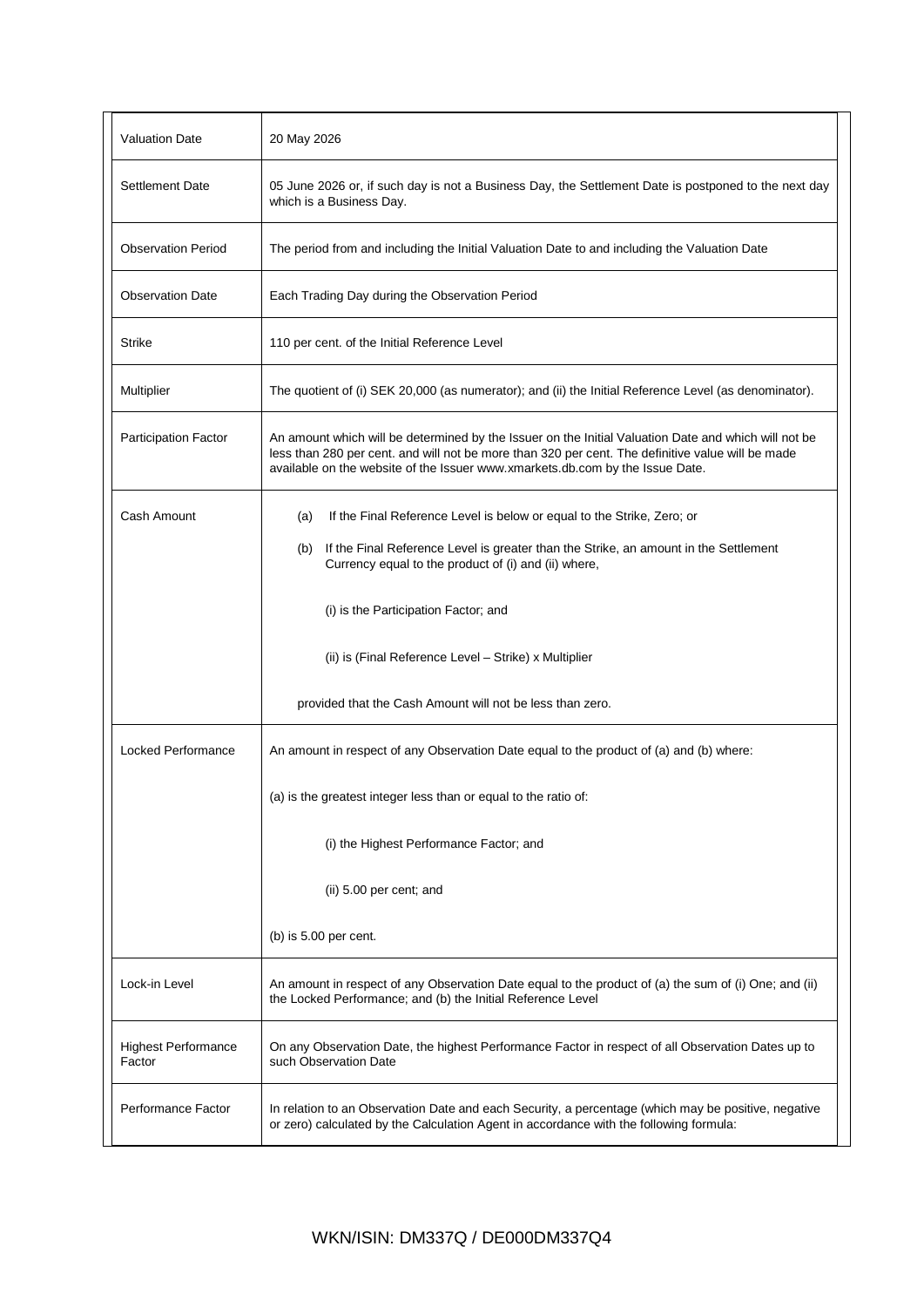|                                          | Where:                                                                                                          |  |
|------------------------------------------|-----------------------------------------------------------------------------------------------------------------|--|
|                                          | "A" is the Reference Level on such Observation Date(t); and                                                     |  |
|                                          | "B" is the Reference Level on the first Observation Date;                                                       |  |
|                                          | provided that if A and B are equal, the Performance Factor shall be zero.                                       |  |
| <b>Relevant Reference</b><br>Level Value | The official closing level of the Underlying on the Reference Source                                            |  |
| <b>Final Reference Level</b>             | The higher of (a) the Reference Level on the Valuation Date and (b) the Lock-in Level on the<br>Valuation Date. |  |
| Number of Securities:                    | up to 2,500 Securities at SEK 20,000 each with an aggregate nominal amount of up to SEK<br>50,000,000           |  |
| Currency:                                | Swedish Krona ("SEK")                                                                                           |  |
| Name and address of<br>the Paying Agent: | Skandinaviska Enskilda Banken AB (publ), Stjärntorget 4, SE-106 40 Stockholm, Sweden                            |  |
| Name and address of                      | Deutsche Bank AG, London Branch of Winchester House,                                                            |  |
| the Calculation Agent:                   | 1 Great Winchester Street,                                                                                      |  |
|                                          | London EC2N 2DB,                                                                                                |  |
|                                          | United Kingdom                                                                                                  |  |
|                                          | Type: Index                                                                                                     |  |
| Underlying                               | Name: Deutsche Bank Företagsobligationer 2% Index                                                               |  |
|                                          | Index Sponsor: Deutsche Bank AG, London                                                                         |  |

**Information on the historical and ongoing performance of the Underlying and its volatility can be obtained on the public website under https://index.db.com/ and on the pages Bloomberg DBXEFORE <Index>**

**Limitations to the rights attached to the Securities**

Under the conditions set out in the Terms and Conditions, the Issuer is entitled to terminate the Securities and to amend the Terms and Conditions.

## **Where will the securities be traded?**

Application has been made to list the Securities on the Official List of the Luxembourg Stock Exchange and to list them on the Regulated market of the Luxembourg Stock Exchange, which is a regulated market for the purposes of Directive 2014/65/EU (as amended).

## **What are the key risks that are specific to the securities?**

## **Risks at Maturity**

If the Final Reference Level is below or equal to or below the Strike, investors will suffer a total loss of the capital invested.

## **Risks associated with Market Disruptions**

Subject to certain conditions being met, the Calculation Agent may determine that a Market Disruption has occurred. This means that the price or level of the Underlying cannot be determined, at least temporarily. Market Disruptions may occur on an exchange relevant for the Underlying, particularly in the event of trade interruptions. This may have an effect on the timing of valuation and may delay payments on or the settlement of the Securities.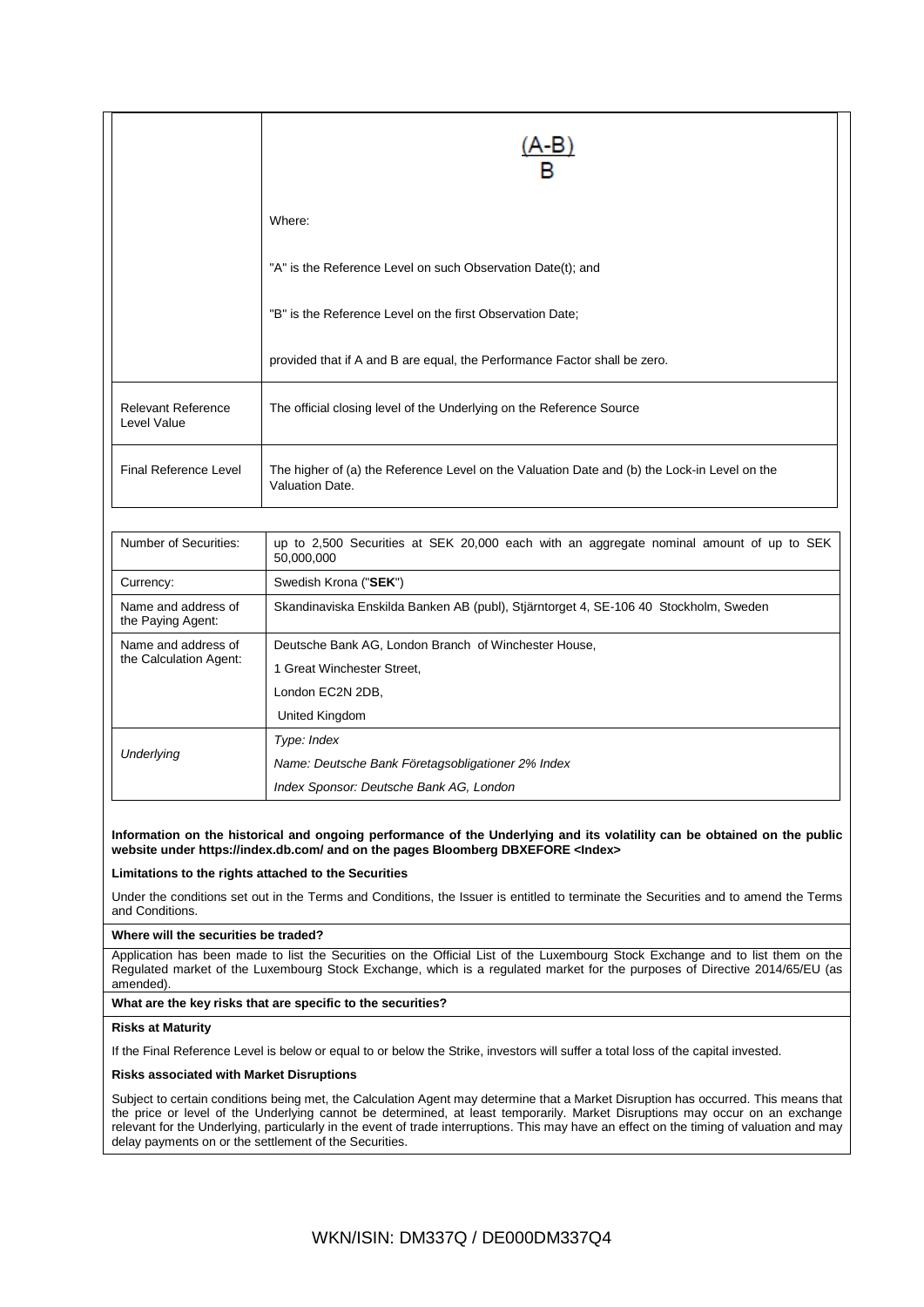#### **Risks associated with Adjustment and Termination Events**

Subject to certain conditions being met, the Issuer may replace Underlyings, adjust the Final Terms or terminate the Securities. In case of a termination, the Issuer will pay, usually prior to the scheduled settlement date of the Securities, an amount determined by the Calculation Agent. Such amount may be significantly less than an investor's initial investment in Securities and in certain circumstances may be zero.

Any adjustment or termination of the Securities or replacement of an Underlying may lead to a loss in value of the Securities or may at maturity lead to the realisation of losses or even to the total loss of the invested amount. It is also not excluded that an adjustment measure will later prove to be incorrect or to be disadvantageous for Securityholders. A Securityholder could also be put in an economically worse position by the adjustment measure than before such adjustment measure.

### **Risks associated with Underlying**

Market risk is the most significant cross-product risk factor in connection with Underlyings of all kinds. An investment in Securities linked to any Underlying may bear similar market risks to a direct investment in the relevant index**.**

The performance of Securities depends on the performance of the price or level of the Underlying and therefore on the value of the embedded option. This value may be subject to major fluctuations during the term. The higher the volatility of the Underlying is, the greater the expected intensity of such fluctuations is. Changes in the price or level of the Underlying will affect the value of the Securities, but it is impossible to predict whether the price or level of the Underlying will rise or fall.

Securityholders thus bear the risk of unfavourable performance of the Underlying, which may lead to loss in value of the Securities or a reduction of the cash amount, up to and including total loss.

#### **Exchange rate / currency risks**

An investment in the Securities involves exchange rate and/or currency risks, if the Settlement Currency of the Securities is different from the currency of a Securityholder's home jurisdiction. Furthermore, the Securities also lead to an exchange rate and currency risk, because they are linked to a rate of exchange. In addition to the risk of an adverse development of the Underlying there is the risk of a loss in value of the relevant rate of exchange which can, respectively, offset any favourable development of the Underlying.

#### **The Securities may be Illiquid**

It is not possible to predict if and to what extent a secondary market may develop in the Securities or at what price the Securities will trade in the secondary market or whether such market will be liquid. Insofar and as long as the Securities are listed or quoted or admitted to trading on a stock exchange, no assurance is given that any such listing or quotation or admission to trading will be maintained. Higher liquidity does not necessarily result from a listing, quotation or admission to trading.

If the Securities are not listed or quoted or admitted to trading on any stock exchange or quotation system, pricing information for the Securities may be more difficult to obtain and the liquidity of the Securities may be adversely affected. The liquidity of the Securities may also be affected by restrictions on offers and sales of the Securities in some jurisdictions.

Even where an investor is able to realise its investment in the Securities by selling this may be at a substantially lower value than its original investment in the Securities. Depending on the structure of the Securities, the realisation value at any time may be zero (0), which means a total loss of the capital invested. In addition, a transaction fee may be payable in respect of a sale of the Securities.

## **Regulatory Bail-in and other Resolution Measures**

Laws enable the competent resolution authority to also take measures in respect of the Securities. These measures may have an adverse effect on the Securityholders.

If the legal requirements are met in respect of the Issuer, BaFin as the resolution authority, may, in addition to other measures, write down Securityholders' claims from the Securities in part or in full or convert them into equity (shares) of the Issuer ("**Resolution Measures**"). Other Resolution Measures available include (but are not limited to) transferring the Securities to another entity, varying the terms and conditions of the Securities (including, but without limitation to, varying the maturity of the Securities) or cancelling the Securities. The competent resolution authority may apply Resolution Measures individually or in any combination.

If the resolution authority takes Resolution Measures, Securityholders bear the risk of losing their claims from the Securities. In particular, this includes their claims for payment of the cash amount or redemption amount or for delivery of the delivery item.

## **Section D – Key information on the offer of securities to the public and/or the admission to trading on a regulated market**

## **Under which conditions and timetable can I invest in this security?**

### **General terms, conditions and expected timetable of the offer**

### **Offering Period**

The offer of the Securities starts on 13 April 2021 and ends with the close of 14 May 2021 (end of primary market). In any case the offer ends with expiry of the validity of the Prospectus, unless another prospectus provides for a continued offer.

The Issuer reserves the right for any reason to reduce the number of Securities offered.

**Cancellation of the issuance of the** *Securities*

The Issuer reserves the right for any reason to cancel the issuance of the Securities.

**Early closing of the offering period of the Securities**